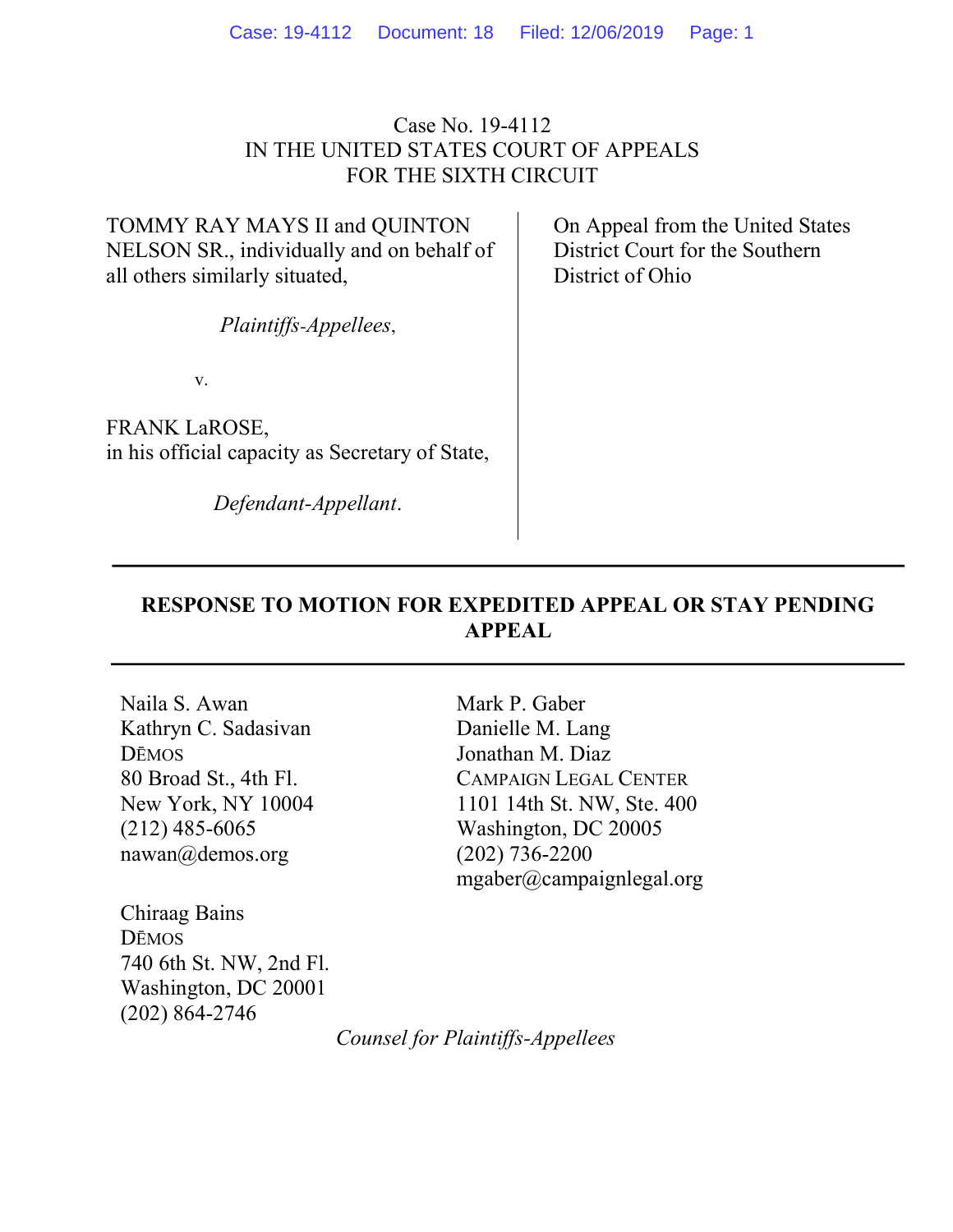# TABLE OF CONTENTS

| I.  | A Stay Is Not Warranted Because the State Faces No Irreparable Harm |                                                                                                                                         |  |  |
|-----|---------------------------------------------------------------------|-----------------------------------------------------------------------------------------------------------------------------------------|--|--|
|     |                                                                     | A. The Secretary Has Not Established Any Irreparable Harm. 5                                                                            |  |  |
|     |                                                                     | B. Appellees and Other Similarly Situated Voters Will Be Irreparably<br>Harmed Without Access to the Ballot in March 2020 and in Future |  |  |
|     |                                                                     |                                                                                                                                         |  |  |
| II. |                                                                     |                                                                                                                                         |  |  |
|     |                                                                     | A. The District Court Applied Settled Case Law in this Circuit. 11                                                                      |  |  |
|     | <b>B.</b>                                                           | The Record Conclusively Establishes that Late-Jailed and Late-<br>Hospitalized Voters Are Similarly Situated In All Material            |  |  |
|     |                                                                     |                                                                                                                                         |  |  |
|     |                                                                     | C. The Secretary's Proposed Interests Are Insufficient to Justify the                                                                   |  |  |
|     |                                                                     | Disparate Burden Placed on the Right to Vote of Late-Jailed                                                                             |  |  |
|     |                                                                     |                                                                                                                                         |  |  |
|     |                                                                     |                                                                                                                                         |  |  |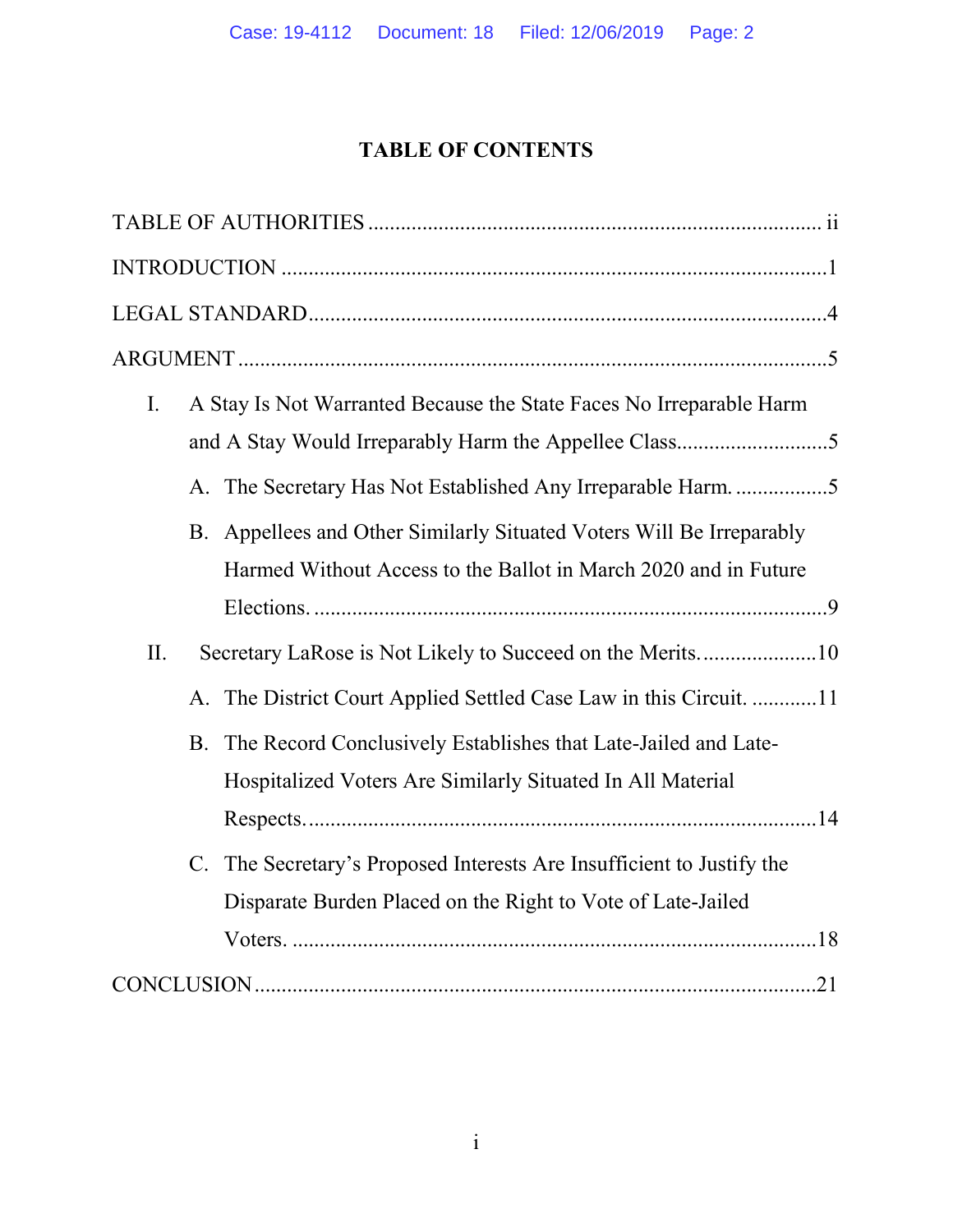# TABLE OF AUTHORITIES

# **Cases**

| DeShaney v. Winnebago Cty. Dep't of Soc. Servs., 489 U.S. 189 (1989)17            |
|-----------------------------------------------------------------------------------|
|                                                                                   |
|                                                                                   |
| Family Trust Found. of Ky., Inc. v. Ky. Judicial Conduct Comm'n, 388 F.3d 224     |
|                                                                                   |
|                                                                                   |
|                                                                                   |
|                                                                                   |
|                                                                                   |
|                                                                                   |
|                                                                                   |
|                                                                                   |
| Mich. State A. Philip Randolph Inst. v. Johnson, 833 F.3d 656 (6th Cir. 2016)4, 9 |
|                                                                                   |
|                                                                                   |
|                                                                                   |
| Obama for America v. Husted, 697 F.3d 423 (6th Cir. 2012)  3, 11, 12, 13, 18      |
|                                                                                   |
|                                                                                   |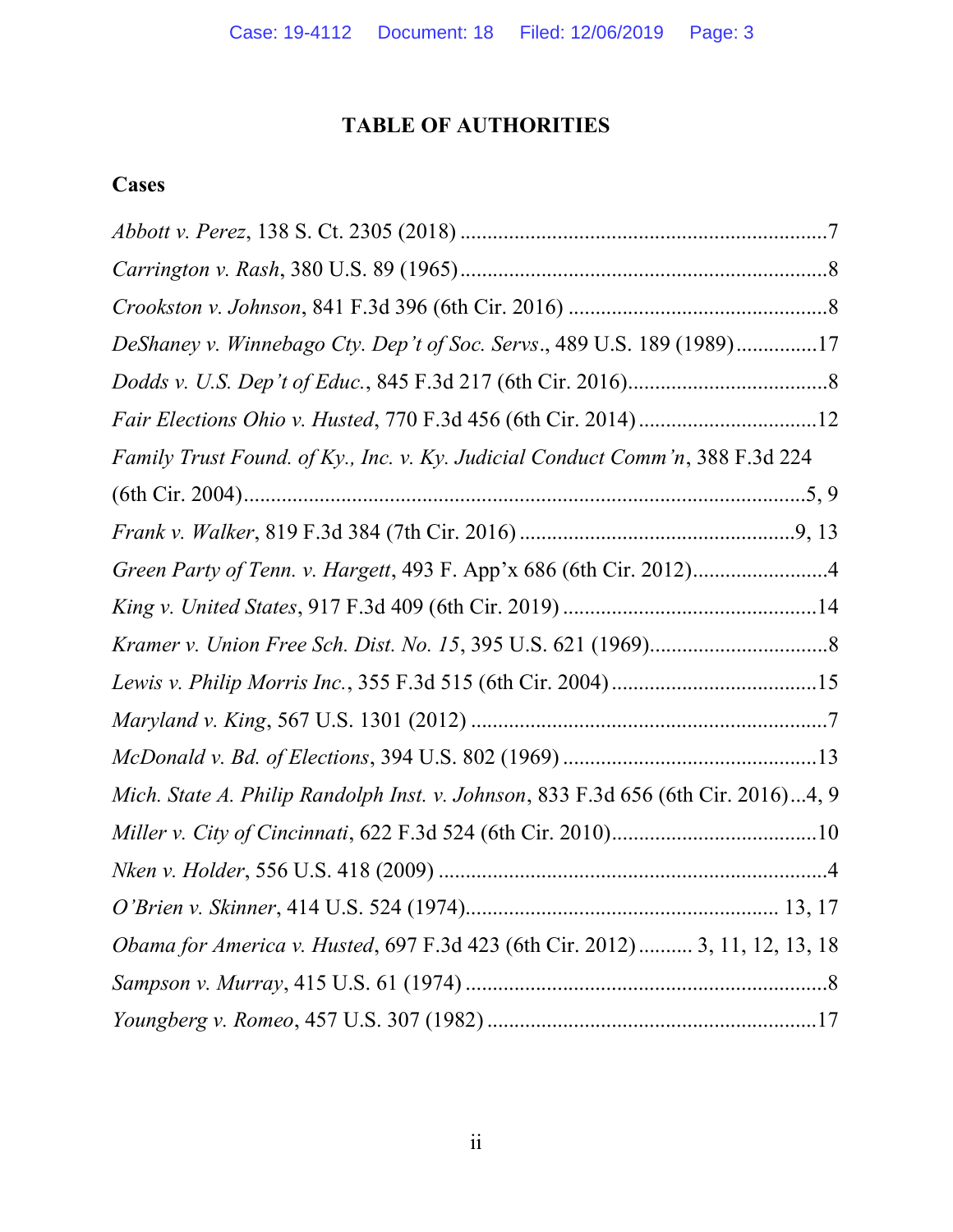# **Statutes**

| <b>Rules</b> |  |
|--------------|--|
|              |  |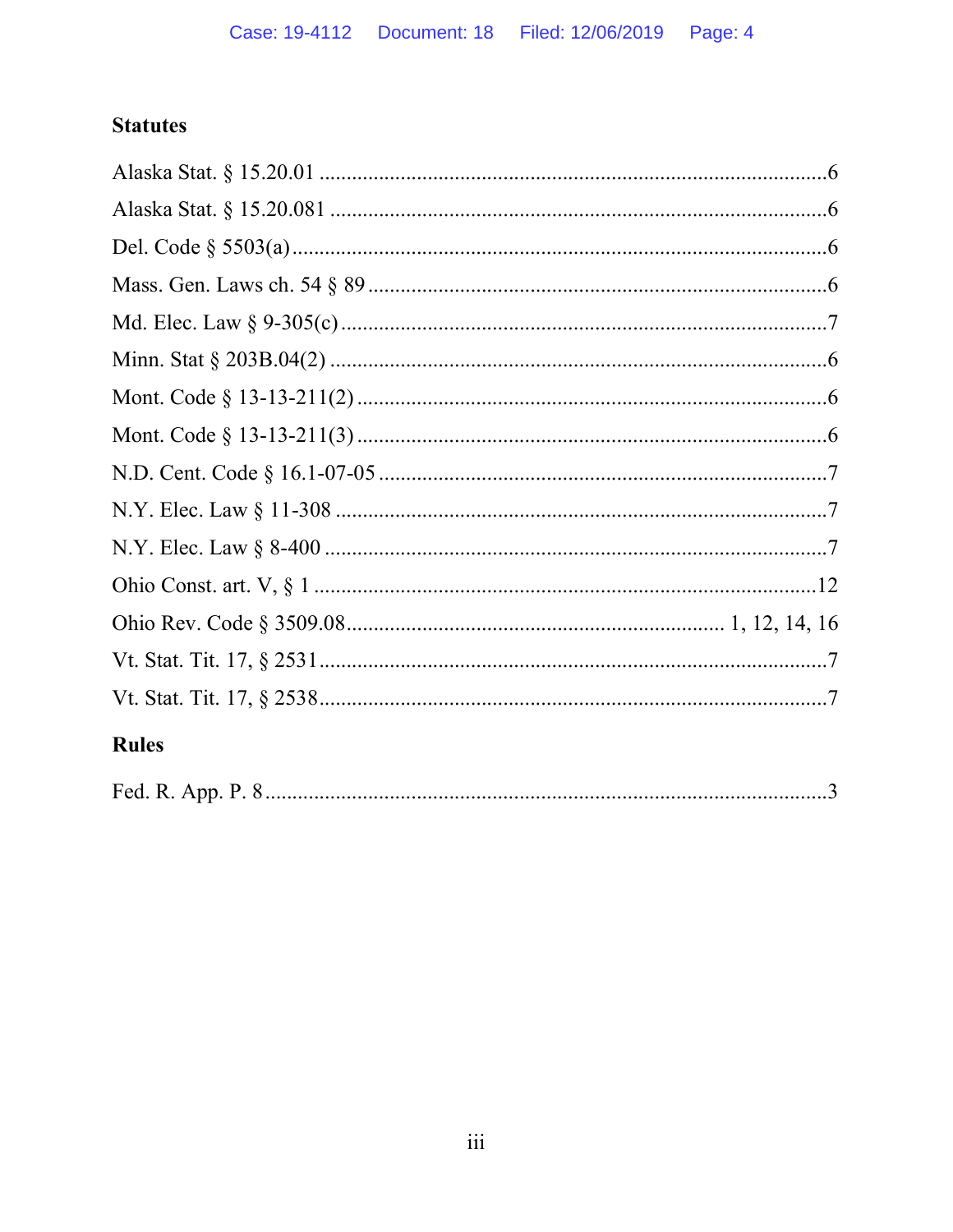#### INTRODUCTION

Ohio has created special absentee ballot rules for confined electors—those registered voters who are confined in a hospital, whose minor children are confined in a hospital, or who are incarcerated at the time of an election. Ohio Rev. Code § 3509.08. The law recognizes that confined electors, who are located in a limited number of easily identifiable locations, need special allowances to exercise their right to vote. However, while Ohio law treats hospital-confined and jail-confined electors alike in most respects, there is one critical difference: where the confinement occurs after the general absentee ballot deadline (noon the Saturday before Election Day), Ohio law only accommodates hospital-confined voters. Those voters are given until 3 P.M. on Election Day to request an absentee ballot. *Id.*  $\S$  3509.08(B)(2). Latejailed voters are offered no such mechanism to vote, and if not released before the close of polls on Election Day, are afforded no mechanism to vote at all. The majority of these late-jailed voters are pretrial detainees, who are considered innocent until proven guilty and retain their constitutional right to vote. As the district court correctly ruled, this differential treatment regarding the fundamental right to vote violates the Equal Protection Clause.

In his request for a stay, the Secretary lists security concerns and difficulty locating jailed persons among the reasons that the state is justified in discriminating against late-jailed voters. Motion for Expedited Appeal or for Stay Pending Appeal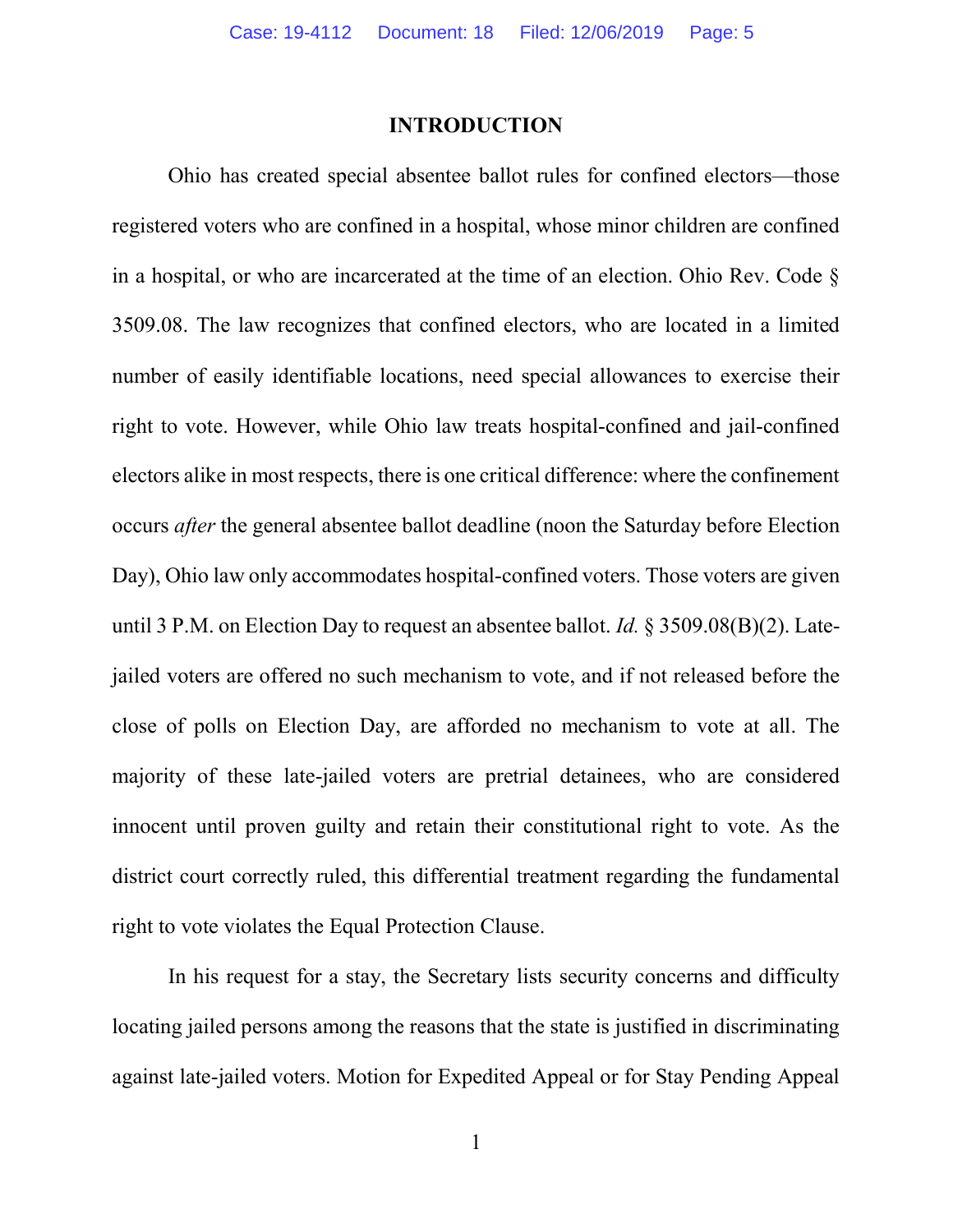("Motion"), R. 8, at 7. As the district court noted, however, the record the Secretary presented to the court did "not cite[] anything about the security concerns themselves that explains why the Boards of Elections representatives could not still undergo the same procedures they already undergo and simply arrive with the ballots at a later date." Opinion and Order ("Op."), R. 70, PageID#4327. Indeed, election official testimony below directly supports this conclusion. Royer Dep., R. 55-7, PageID#2299.

Secretary LaRose also points to other unexpected events—such as car trouble, unexpected travel, a flooded basement—that may prevent an elector who did not request an absentee ballot from voting on Election Day in an attempt to justify the restrictions the State has placed on the ability of late-jailed voters to cast a ballot. He contends that late-jailed voters are no different than these other electors and that a line must be drawn somewhere. But only late-jailed voters are physically prevented from voting at the polls on Election Day by the State itself. Moreover, as the State has recognized, there are two identifiable classes of confined voters who always will be unable to vote because of unforeseeable circumstances and who always will be accessible to election officials in predetermined locations. Yet Ohio affords the right to vote to one group and denies it to the other. The Secretary justified this differential treatment before the district court by asserting that the legislature may have decided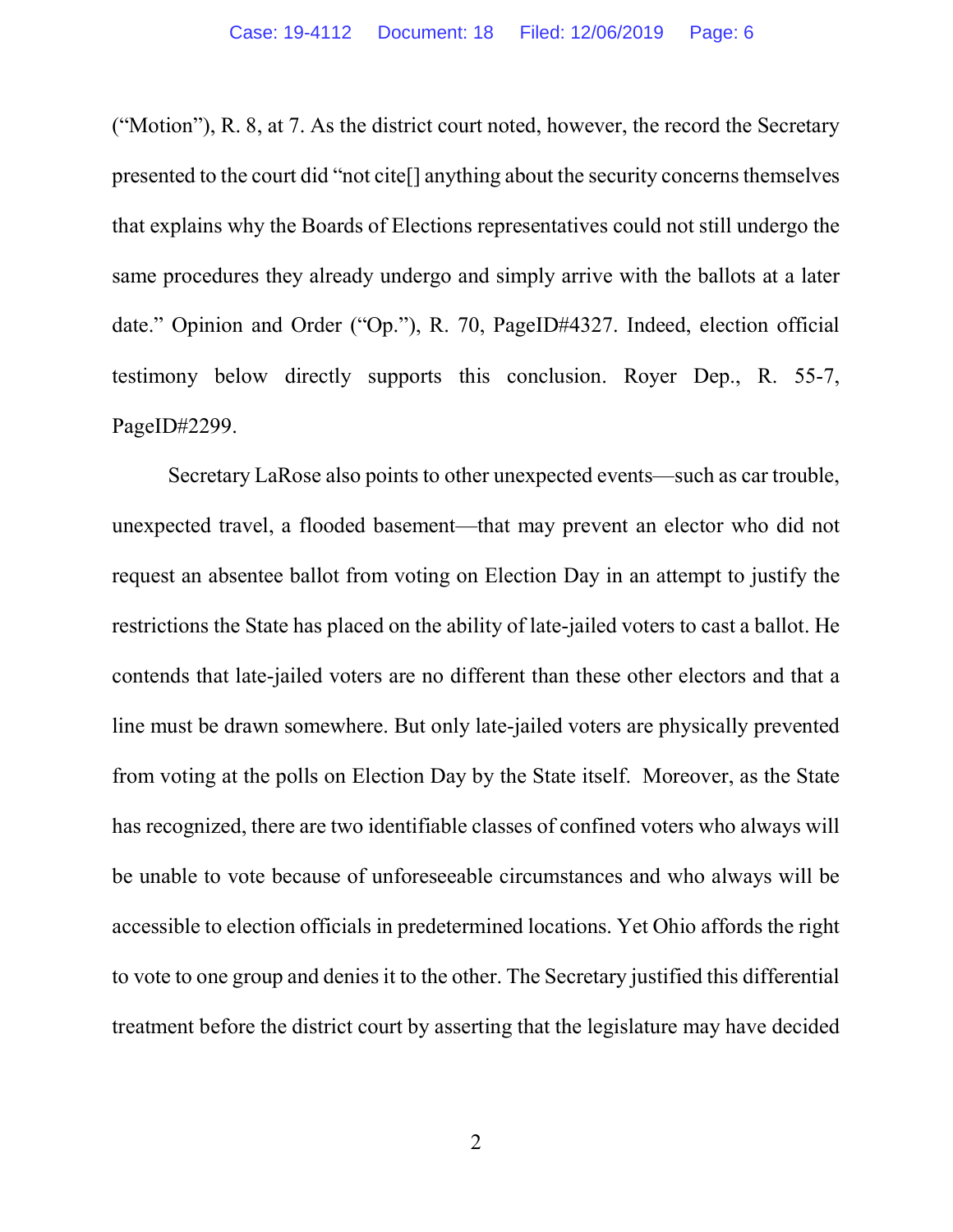that hospitalized voters, and not jailed voters, were "particularly worthy of a special deadline exception." Def.'s Mot. for Summ. J., R. 54, PageID#2056.

As Judge Watson recognized below, Appellees "have shown that the disparate treatment burdens their fundamental right to vote," Secretary LaRose "has failed to justify the disparate treatment," and "hospitalized persons *are not* more worthy of additional voting privileges under our Constitution than jail-confined persons, and offering greater access to the ballot simply because the legislature values the former's votes over the latter's is exactly what the Equal Protection clause forbids." Op., R. 70, PageID#4330-31 (emphasis in original) (citing Obama for America v. Husted, 697 F.3d 423, 435 (6th Cir. 2012) ("OFA")). The court's decision was correct on the merits.

Likewise, this Court should deny a stay because the Secretary has not demonstrated any irreparable harm that will result absent a stay and cannot meet the remaining factors.<sup>1</sup> The Secretary concedes that the Appellee class are eligible, registered voters who will not be able to cast a ballot absent the Court's order. The casting of ballots by eligible, registered voters does not harm the State and is in the public interest. Meanwhile, the denial of the right to vote to these eligible citizens

<sup>&</sup>lt;sup>1</sup> The Secretary's motion is also improper, because he filed it before the expiration of the deadline for Plaintiffs to even respond to his motion filed in the district court, for no reason other than an election over three months away. See Fed. R. App. P. 8(a).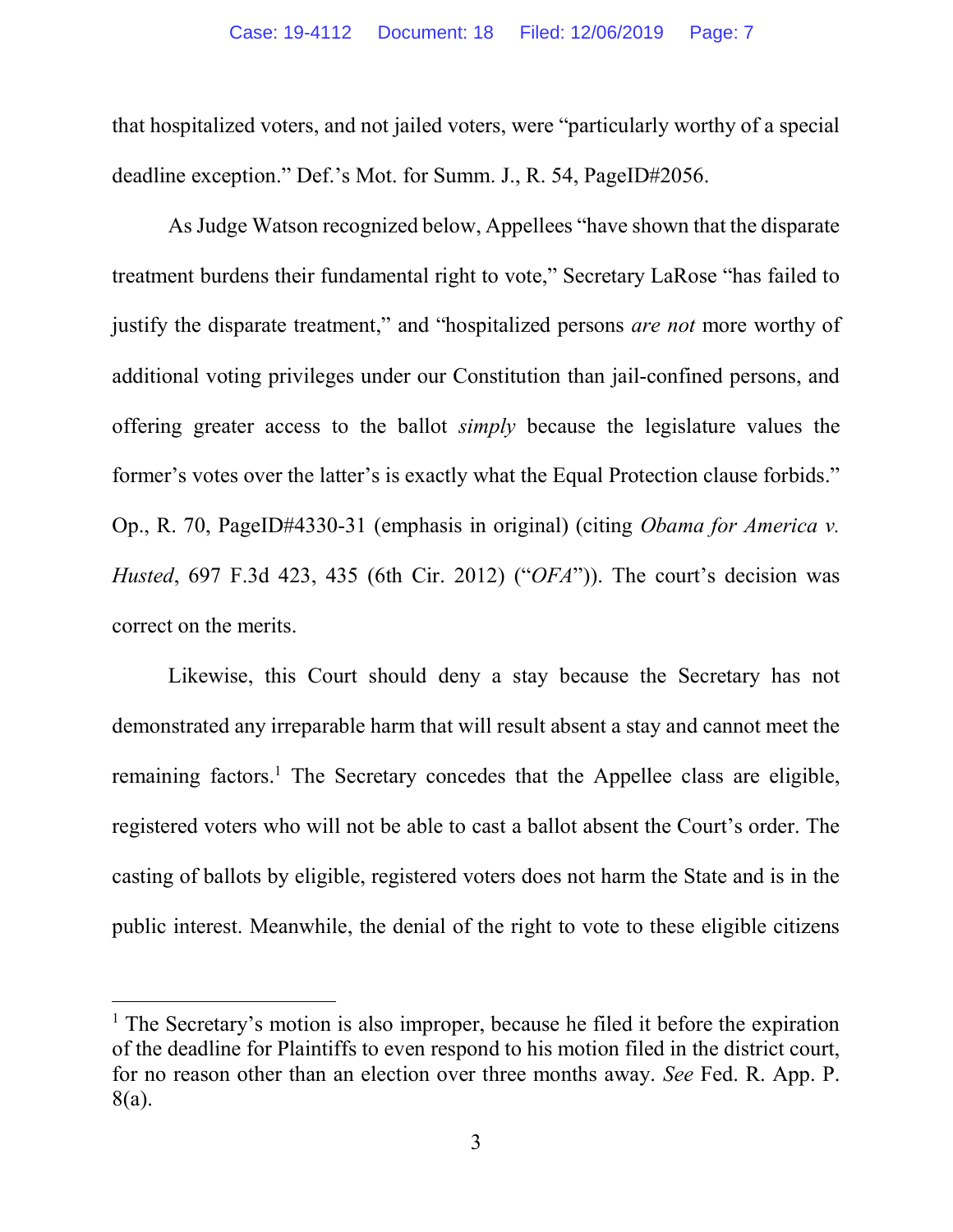imposes irreparable harm. See, e.g., Mich. State A. Philip Randolph Inst. v. Johnson, 833 F.3d 656, 669 (6th Cir. 2016) (holding that "irreparable injury is presumed" where the right to vote is "threatened or impaired"). Finally, any minor administrative inconvenience of the Court's judgment does not rise to the level of irreparable injury.

However, if this Court elects to grant a stay, Appellees request that this Court expedite the appeal so that a final decision on the merits can be made prior to Ohio's March 2020 primary.<sup>2</sup>

## LEGAL STANDARD

 "The issuance of a stay pending appeal is not a matter of right, but an exercise of judicial discretion." Green Party of Tenn. v. Hargett, 493 F. App'x 686, 689 (6th Cir. 2012) (quoting Nken v. Holder, 556 U.S. 418, 433 (2009)) (internal quotation marks omitted). The Sixth Circuit determines whether to exercise its discretion by considering "(1) whether the stay applicant has made a strong showing that he is likely to succeed on the merits; (2) whether the applicant will be irreparably injured absent a stay; (3) whether issuance of the stay will substantially injure the other parties interested in the proceeding; and (4) where the public interest lies." Nken, 556 U.S. at 434 (internal quotation marks omitted). The Circuit interprets these

<sup>&</sup>lt;sup>2</sup> Appellees believe that reducing the reply period to one week would be necessary in order to give this Court sufficient time to consider the merits of this case.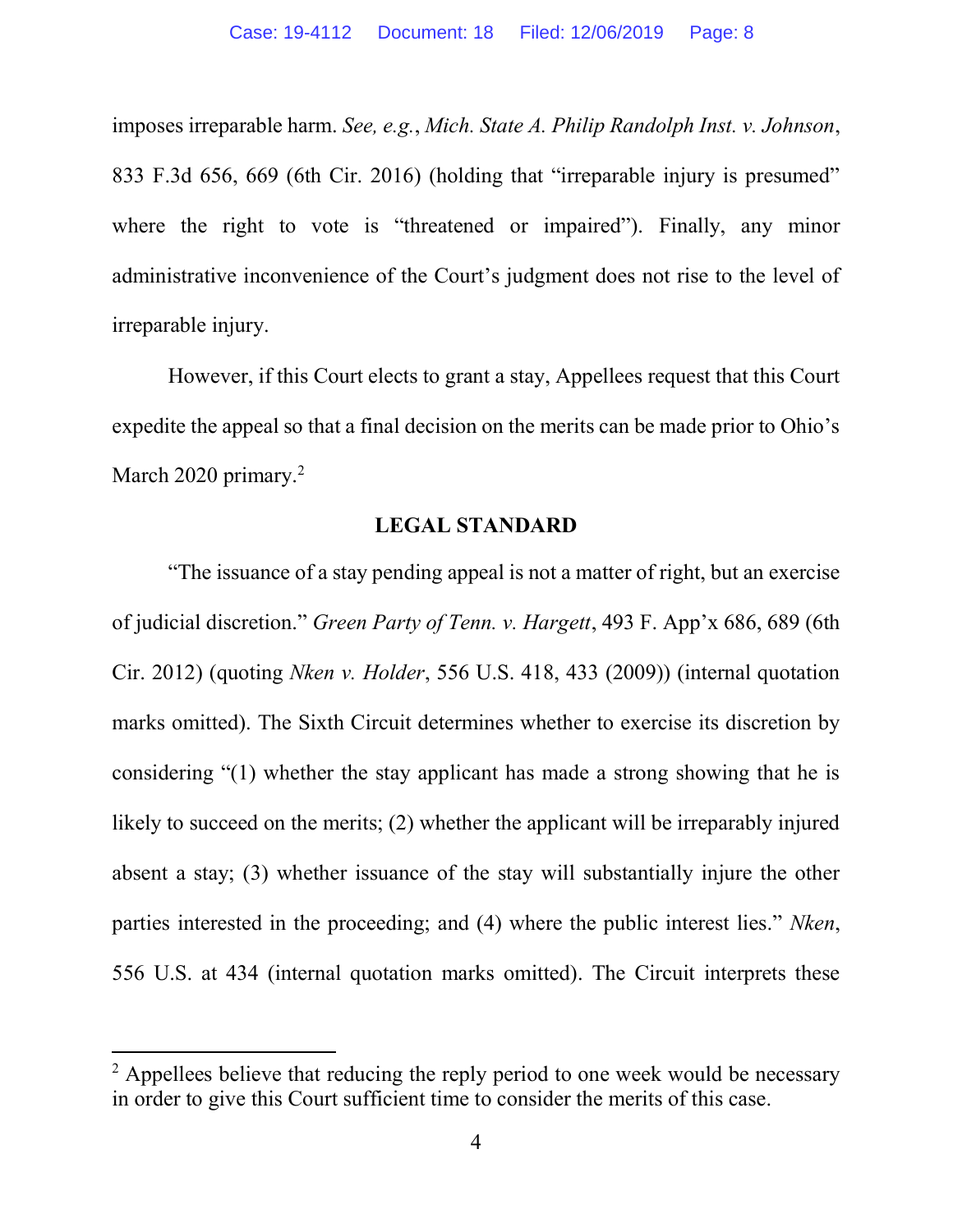factors to require the applicant, "[i]n order to justify a stay of the district court's ruling," "demonstrate at least serious questions going to the merits and irreparable harm that decidedly outweighs the harm that will be inflicted on others if a stay is granted." Family Trust Found. of Ky., Inc. v. Ky. Judicial Conduct Comm'n, 388 F.3d 224, 227 (6th Cir. 2004).

### ARGUMENT

### I. A Stay Is Not Warranted Because the State Faces No Irreparable Harm and A Stay Would Irreparably Harm the Appellee Class.

It is *undisputed* that the Appellee class are eligible, registered voters that will be restrained by the State on Election Day from casting a ballot and will have no other means to vote absent the relief ordered by the district court. The Secretary will not be irreparably harmed by providing these eligible voters with the opportunity to cast a ballot. But late-jailed voters will undeniably be irreparably harmed, as they will be denied the opportunity to vote if this Court grants a stay. $3$ 

### A. The Secretary Has Not Established Any Irreparable Harm.

The Secretary has not established that he would suffer irreparable harm or encounter any significant administrative burdens in complying with the district court's judgment. For example, boards of elections can print a unique ballot

<sup>&</sup>lt;sup>3</sup> This Court has already set a briefing schedule whereby briefing will be complete by early March. Because there are no elections before then, a stay would serve no purpose other than to make the Secretary unprepared in the event Plaintiffs prevail, as they did below.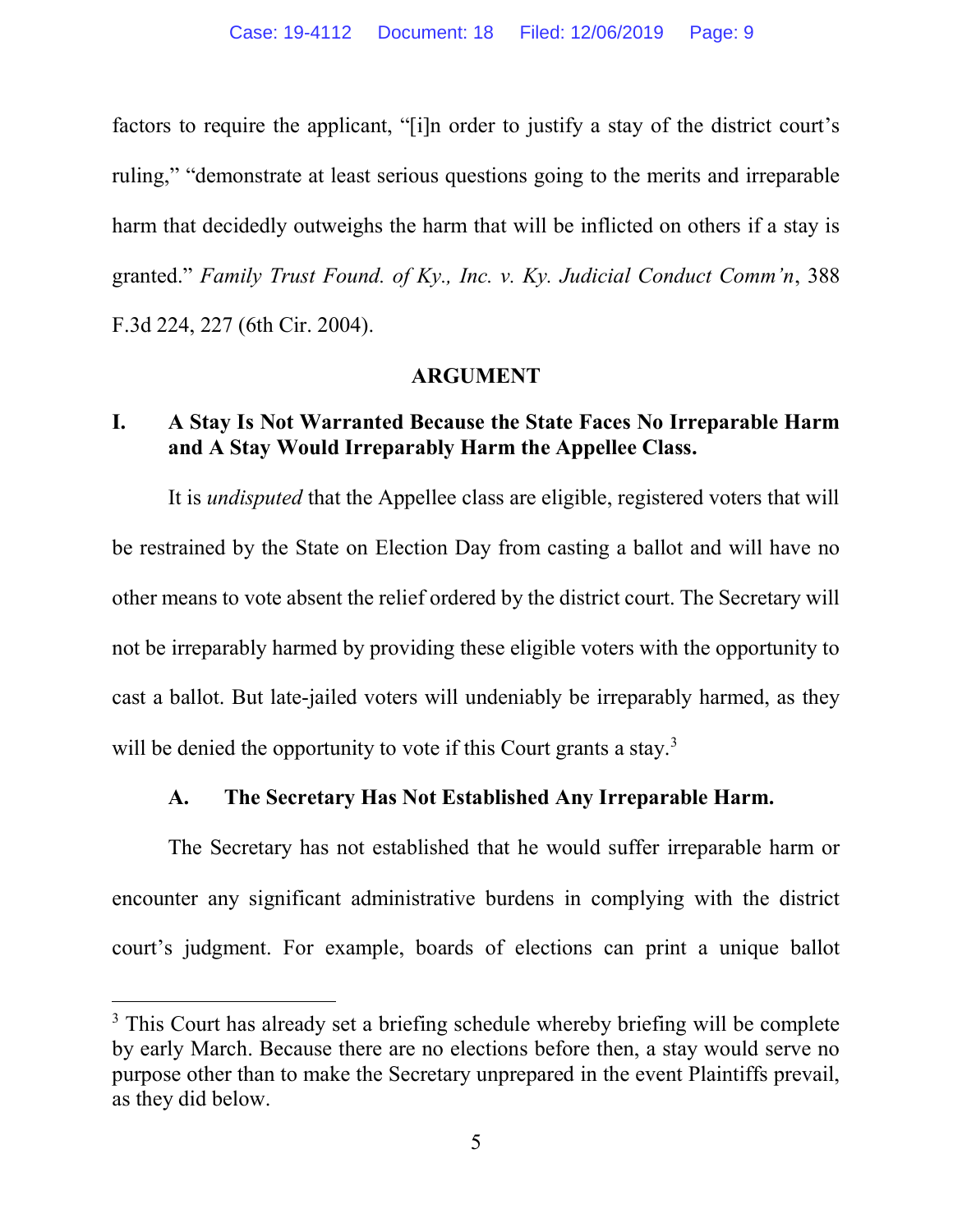relatively quickly for a voter based upon their precinct. Poland Dep., R. 55-15, PageID#2476; Smith Dep., R. 55-15, PageID#2452; Royer Dep., R. 55-7, PageID#2295096 (noting that the Board is able to have all hospital ballots printed and ready for delivery within two hours of the 3 P.M. deadline on Election Day). And, as one program director at the Franklin County board of elections noted, if latejailed voters were offered the same opportunity to cast emergency absentee ballots as late-hospitalized voters, the Board would simply shift the day when they deliver absentee ballots to the jail from the Monday before an election to Election Day, and would involve the same two staff members currently processing ballots for jailed voters. Royer Dep., R. 55-7, PageID#2299; see also id. at PageID#2297 (noting that an increase in the number of trips the board makes to a jail would not be needed and that there was nothing Ms. Royer was aware of "that would make it such that there would be a reason the board would not be able to, on election day, after 3 p.m., receive the applications, determine the eligibility and print the ballot to deliver to the jail"); Poland Dep., R. 55-16, PageID#2469-70 (noting that it may require a few additional temporary staff if emergency hospital voting were extended to late-jailed voters).<sup>4</sup>

<sup>&</sup>lt;sup>4</sup> Secretary LaRose seemingly attempts to argue that Ohio's laws should be upheld because other states restrict access to an absentee ballot. Motion, R. 8, at 10. Yet multiple states allow individuals to request absentee ballots up to the day before Election Day. Alaska Stat. §§ 15.20.01, 15.20.081; Del. Code § 5503(a); Mass. Gen. Laws ch. 54 § 89; Mont. Code § 13-13-211(2)-(3); Minn. Stat § 203B.04(2); N.Y.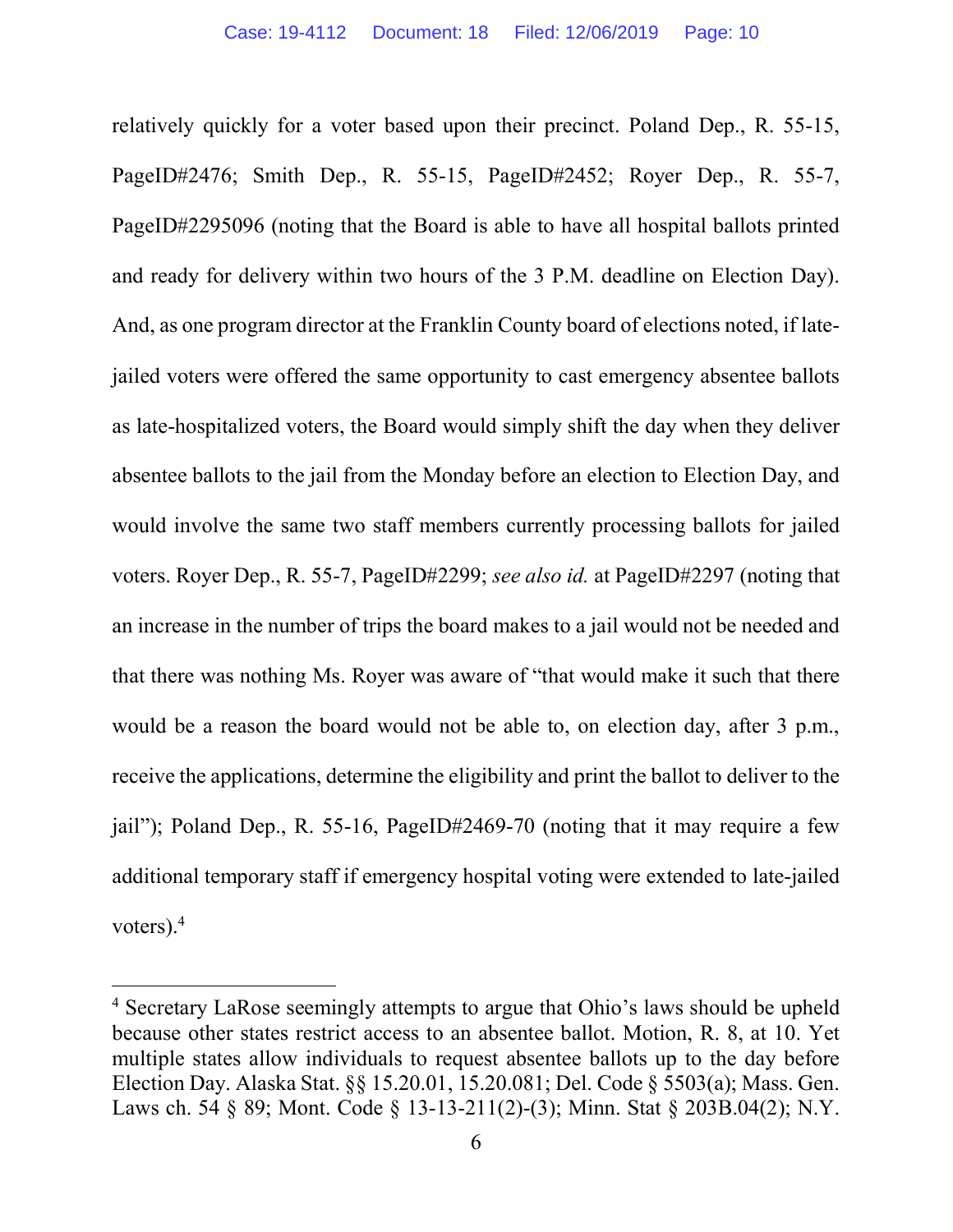The only irreparable harm that Secretary LaRose asserts is a generalized proposition that "an injunction 'seriously and irreparably harms' a State any time it wrongly 'bar[s] the State from conducting . . . elections pursuant to a statute enacted by the Legislature.'" Motion, R. 8, at 28 (citing Abbott v. Perez, 138 S. Ct. 2305, 2324 (2018)).

But the Secretary seriously misconstrues this case law. In *Abbott*, the statutes at issue were the state's redistricting maps. Absent a stay, Texas could not conduct elections according to its redistricting plans. This is not that case.<sup>5</sup> This case is narrow in scope and impact. The district court did not enjoin the absentee ballot deadline generally. Rather, the court held that a targeted alteration to state election procedures must be provided to a narrowly defined class of voters to ensure that class of voters has a means to exercise their constitutionally protected right to vote.

This does not constitute irreparable harm. Indeed, the Secretary has made a similarly minor alteration to the absentee ballot procedures for hospitalized voters in order to comply with the Americans with Disabilities Act, notwithstanding his

Elec. Law §§ 8-400, 11-308; N.D. Cent. Code § 16.1-07-05; Vt. Stat. Tit. 17, §§ 2531, 2538. And, Maryland permits any voter to request an absentee ballot until the polls close on Election Day. Md. Elec. Law § 9-305(c). In any event, the fact that other states also may violate the Constitution is not an appropriate defense.

<sup>&</sup>lt;sup>5</sup> The only other case the Secretary cites is similarly inapposite; a case involving an injunction of a law permitting the collection of DNA evidence from individuals arrested for certain felonies. Maryland v. King, 567 U.S. 1301 (2012).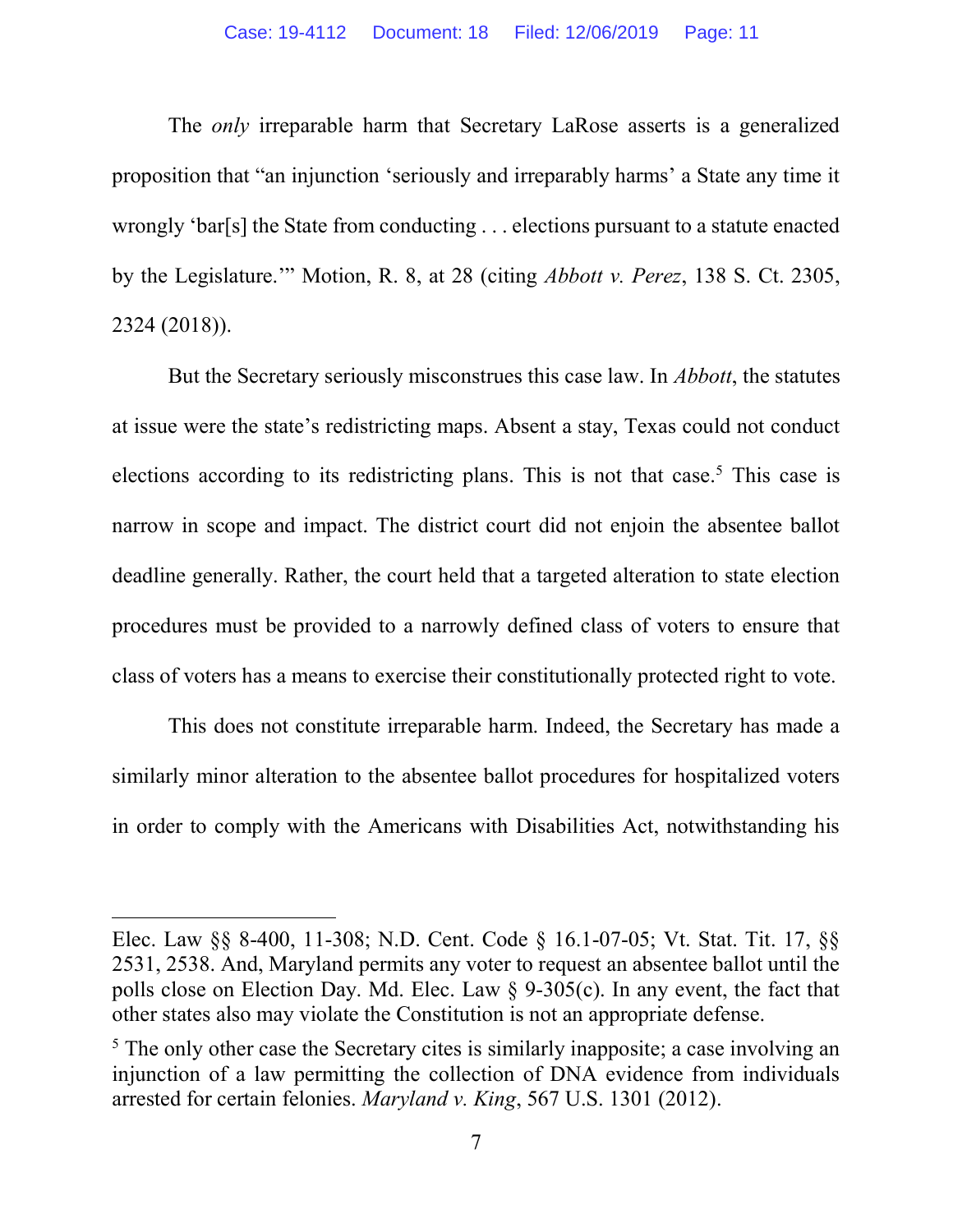assessment that doing so deviated from Ohio's election code. He did so without any court order. Directive 2017-06, R. 55-13, PageID#2417; Seskes Dep., R. 55-4, PageID#2188-89.6

To the extent that Secretary LaRose argues that the administrative inconvenience imposed by the district court's order imposes irreparable harm, that argument also fails. See Crookston v. Johnson, 841 F.3d 396, 404 (6th Cir. 2016) (election law case) ("'Mere injuries, however substantial, in terms of money, time and energy necessarily expended in the absence of a stay, are not enough' to reach the level of irreparable harm." (quoting Sampson v. Murray, 415 U.S. 61, 90 (1974) (quotation omitted))); see also Dodds v. U.S. Dep't of Educ., 845 F.3d 217, 222 (6th Cir. 2016) (same). And administrative inconvenience does not create a compelling state interest to restrict the right to vote, particularly when the restriction results in an outright denial of that right to eligible electors. See Kramer v. Union Free Sch. Dist. No. 15, 395 U.S. 621, 627 (1969); Carrington v. Rash, 380 U.S. 89, 96 (1965) ("States may not casually deprive a class of individuals of the vote because of some remote administrative benefit to the state.").

A movant is required to "demonstrate at least serious questions going to the merits and irreparable harm that decidedly outweighs the harm that will be inflicted

 $6$  Moreover, Ohio has no legitimate interest in enforcing a law that unconstitutionally denies a class of eligible voters their right to vote.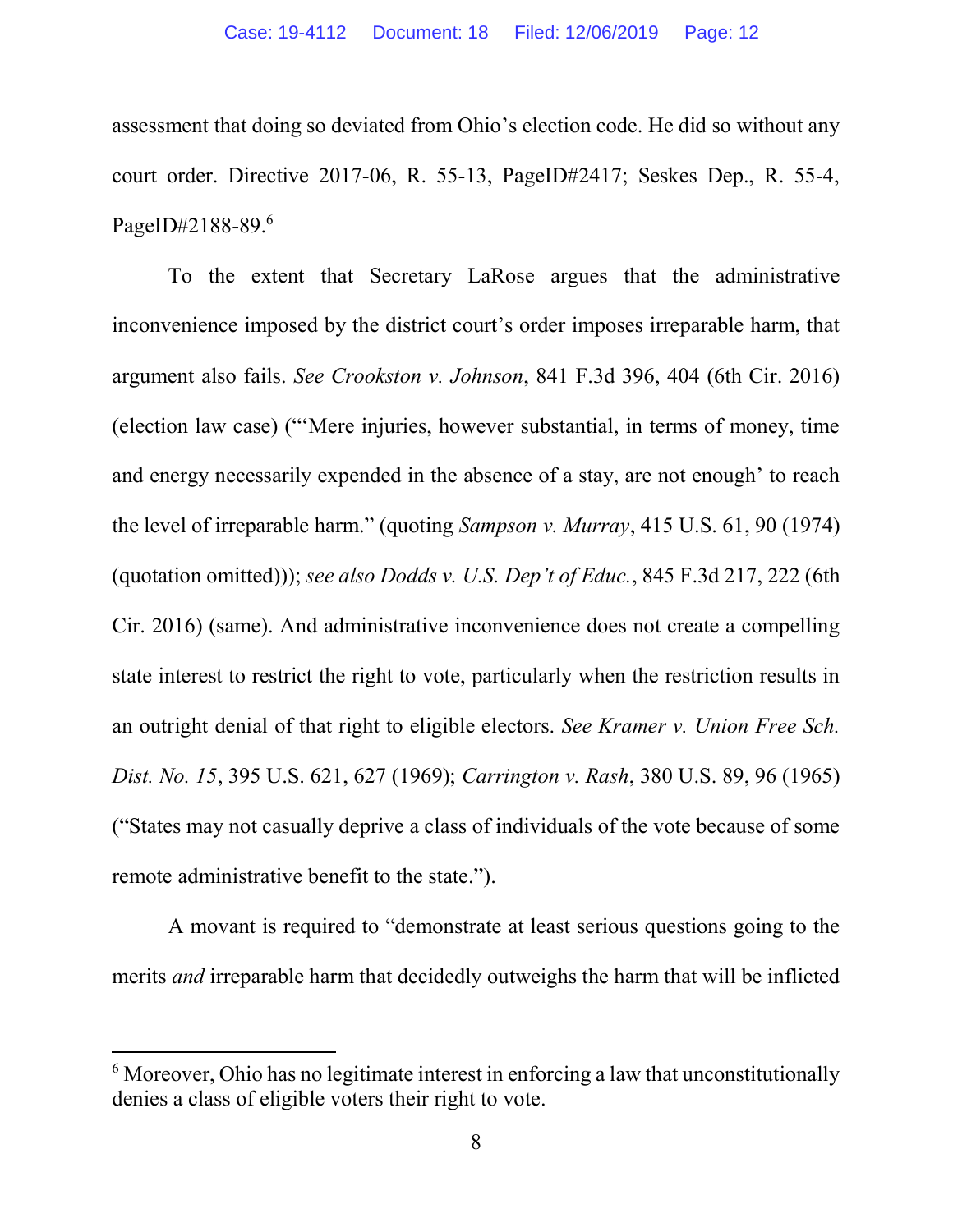on others if a stay is granted." Family Trust Found. of Ky., Inc., 388 F.3d at 227 (emphasis added). The Secretary has failed to do so here and the stay should be denied.

### B. Appellees and Other Similarly Situated Voters Will Be Irreparably Harmed Without Access to the Ballot in March 2020 and in Future Elections.

It is undisputed that a stay of the district court's order will lead many eligible, registered Ohio voters to be unable to cast ballots in the March 2020 primary election. Denying any member of Appellee class their fundamental right to vote constitutes irreparable harm. See Mich. State A. Philip Randolph Inst., 833 F.3d at 669. The district court faithfully applied this principle in considering Appellees' asapplied challenge and holding that the burden created by Ohio's deadline was not trivial as applied to late-jailed voters. Op., R. 70, PageID#4314 (citing Frank v. Walker, 819 F.3d 384, 386 (7th Cir. 2016) (remanding an as-applied challenge to a Wisconsin voter ID law and stating that, in an as-applied challenge, a plaintiff's contention "that high hurdles for some eligible to vote entitle those particular persons to relief" is "potentially sound" because "[t]he right to vote is personal and is not defeated by the fact that 99% of other people can secure the necessary credentials easily").

The Secretary's purported interest in effectuating laws enacted by the legislature cannot hold up against the right of a class of Ohio citizens to cast a ballot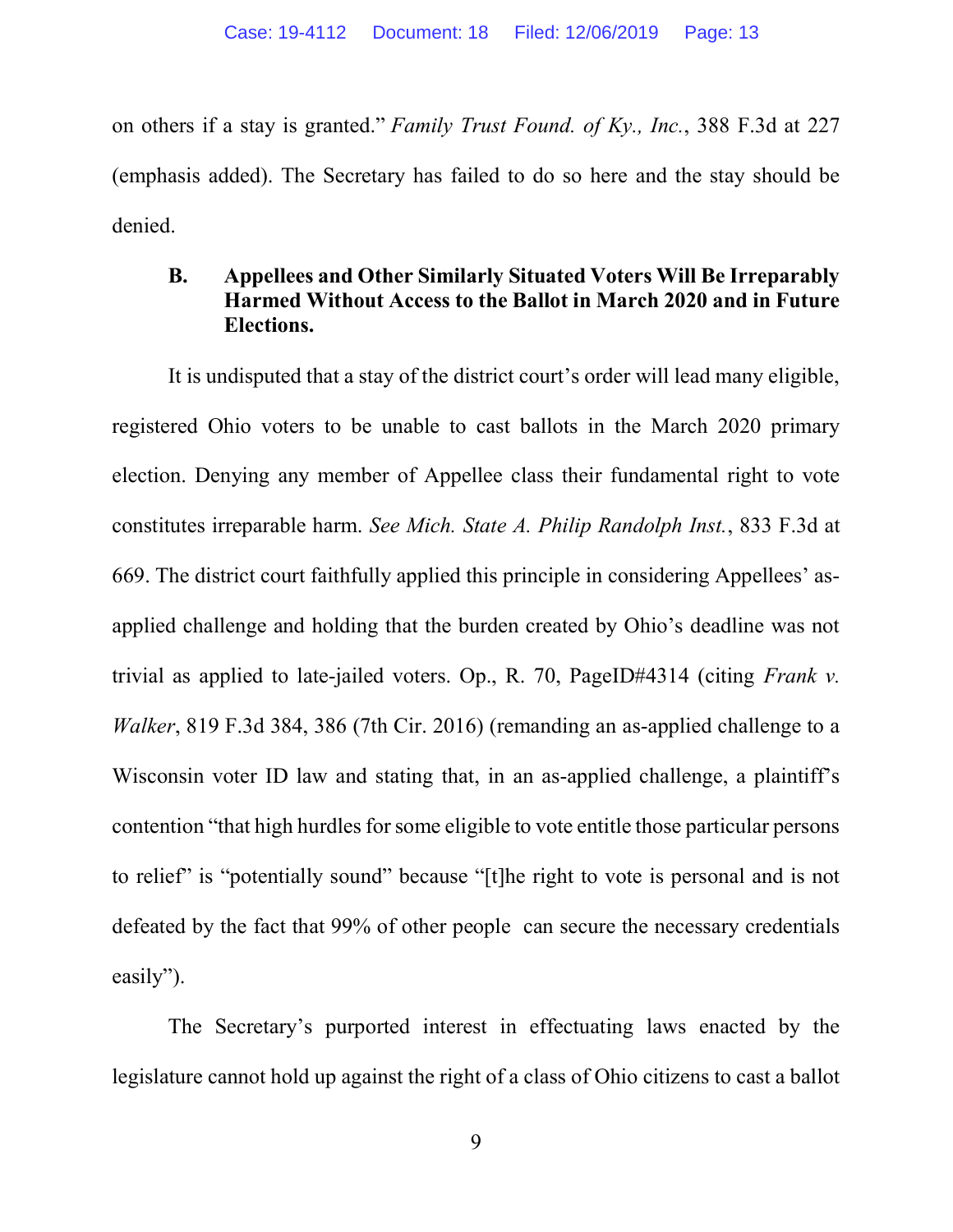in upcoming elections. This Circuit recognizes that "it is always in the public interest to prevent violation of a party's constitutional rights." Miller v. City of Cincinnati, 622 F.3d 524, 540 (6th Cir. 2010) (affirming the grant of a preliminary injunction) (quotation omitted). Indeed, the interest of the State should be to ensure eligible, qualified voters can access a ballot on Election Day.

#### II. Secretary LaRose is Not Likely to Succeed on the Merits.

The Secretary is not likely to succeed on the merits. The district court's analysis is well-supported by the evidentiary record, which the court correctly concluded establishes that late-jailed and late-hospitalized voters are similarly situated yet offered unequal voting opportunities. The Secretary's contention otherwise disregards the record evidence and instead is based upon his mere say-so, without any record evidence, that hospitals and jails are materially different for purposes of absentee voting.

The flimsy justifications the Secretary has put forward to justify Ohio's differential treatment of late-jailed versus late-hospitalized voters are inadequate to justify the burden they inflict on the Appellee class. Indeed, these justifications are merely pretext for the State's determination that late-hospitalized electors are more worthy of the vote than late-jailed electors. Motion, R. 8, at 7; Op., R. 70, PageID#4330-31.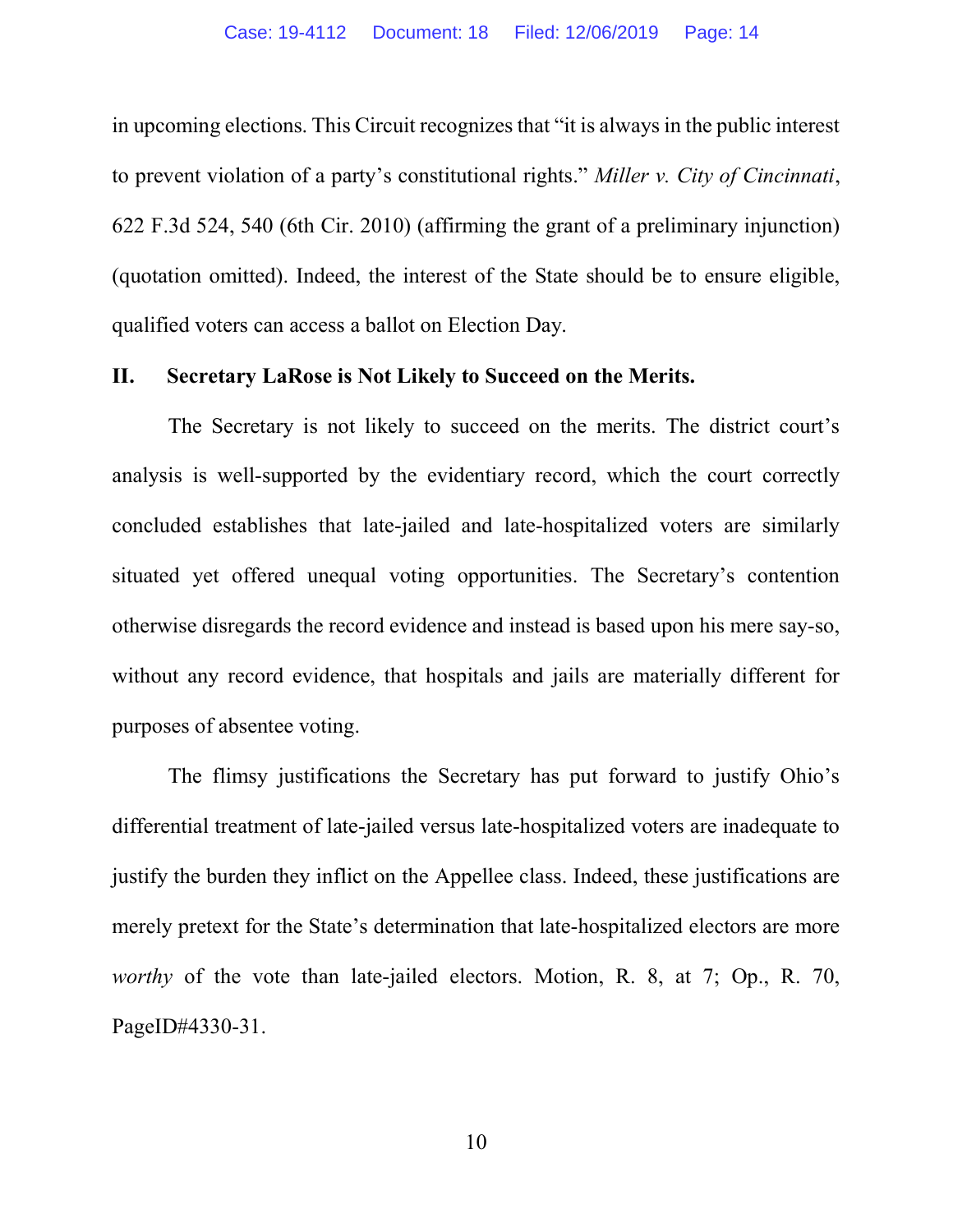#### A. The District Court Applied Settled Case Law in this Circuit.

 Secretary LaRose's merits argument hinges on a legal theory already rejected by this Circuit in OFA. In OFA, this Circuit confirmed that the Anderson-Burdick standard applies "[w]hen a state regulation is found to treat voters differently in a way that burdens the fundamental right to vote." OFA, 697 F.3d at 430. In that case, this Circuit applied the Anderson-Burdick standard to an Ohio law that created an earlier deadline for in-person early voting for non-military voters than for military and overseas voters. Plaintiffs showed that the deadline in fact precluded Ohio nonmilitary voters from voting absentee during the additional three days of early voting provided to military and overseas voters. Id. at 431. Because the law imposed disparate burdens on similarly situated voters, the district court found the scheme violated the Equal Protection Clause. This Circuit affirmed that ruling. The same reasoning applies here: Where a state treats similarly situated voters differently without justification and those differences burden the right to vote, the state violates the Equal Protection Clause.

In OFA, the Secretary made the same argument he presses here: that the burden on non-military voters was "slight because they have 'ample' other means to cast their ballots." Id. This Court rejected this reasoning. Indeed, in OFA, this Court held that "plaintiffs did not need to show that they were legally prohibited from voting, but only that 'burdened voters have few alternate means of access to the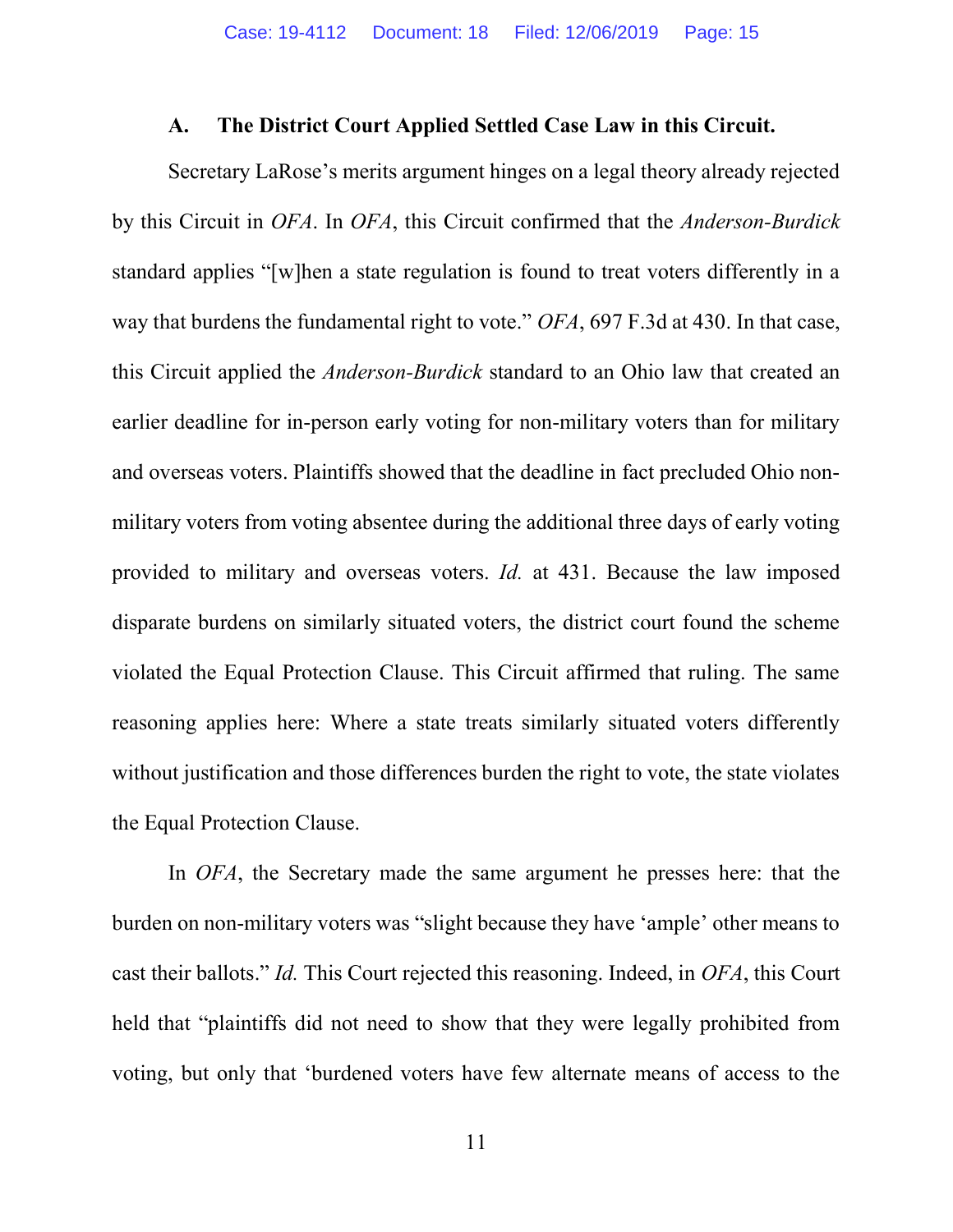ballot.'" Id. And this Court upheld the district court's finding that many voters would be "precluded from voting without the additional three days of in-person early voting." Id. (discussing evidence provided by Plaintiffs that "approximately 100,000 Ohio voters would choose to vote during the three-day period before Election Day, and that these voters were disproportionately women, older, and of lower income and education attainment").

Ohio law outright denies late-jailed, eligible voters—voters who are under no legal disability from exercising their constitutional right—any mechanism for casting a ballot on Election Day or the weekend leading up to it. Ohio law grants individuals convicted of a misdemeanor offense or who are in jail on pending charges the right to vote. Ohio Const. art. V, § 1; Ohio Rev. Code § 3509.08; Fair Elections Ohio v. Husted, 770 F.3d 456, 458 (6th Cir. 2014). But for jailed voters who cannot meet the absentee deadline because of the timing of their arrest, "no practical alternative to vote remains." Op., R. 70, PageID#4318. Secretary LaRose admits as much. Def.'s Response to Second RFAs No. 8, R. 14, PageID#2423; Seskes Dep., R. 55-4, PageID#2180, 2182; see also Fair Elections, 770 F.3d at 458 ("The practical outcome of the current procedure is that persons jailed after 6:00 P.M. on the Friday before Election Day who are not released in time to vote in person on Election Day and who have not already voted using one of the other absent voter ballot procedures are unable to vote."). Thus, the burdens established here far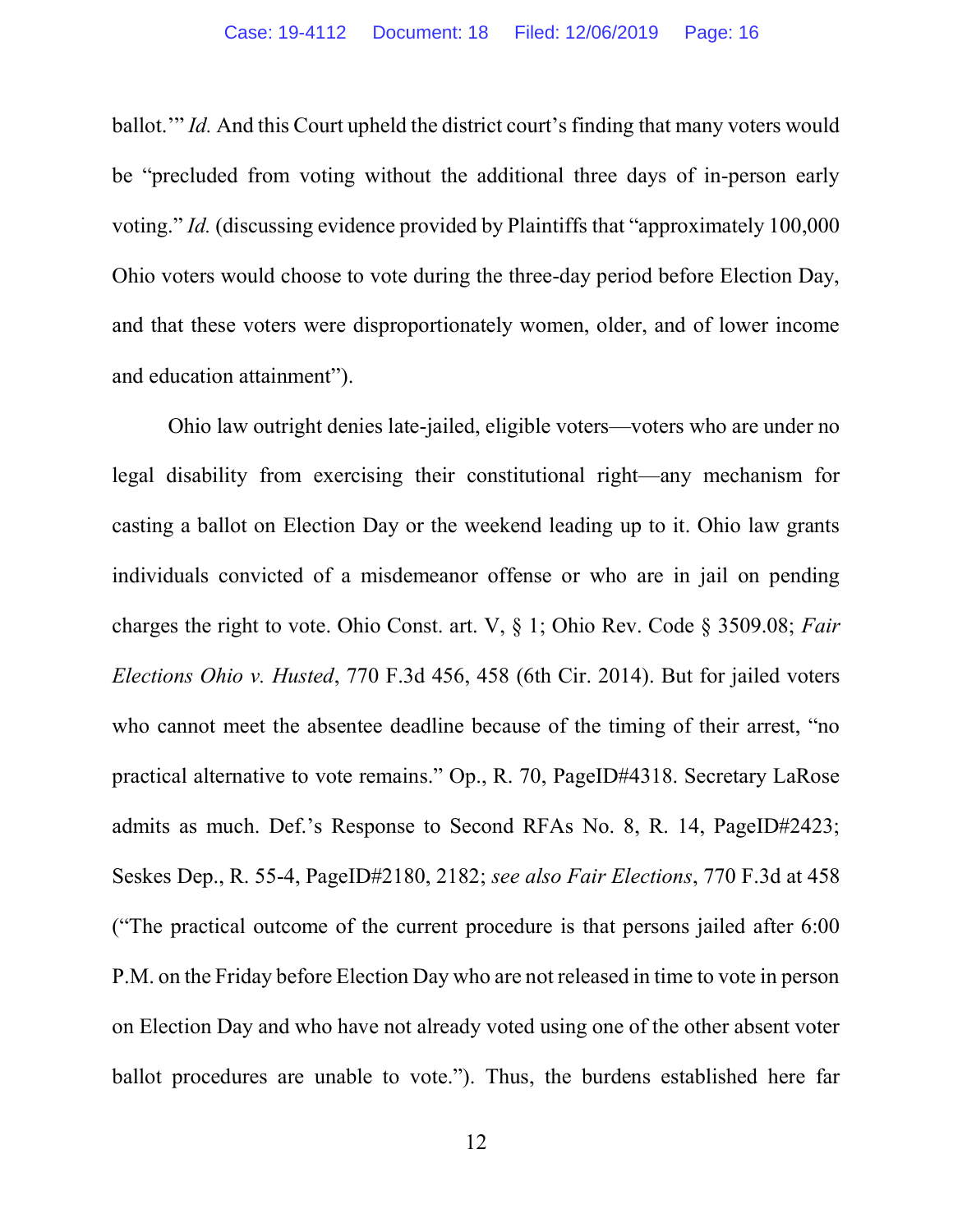outstrip the burdens established in  $OFA$ .<sup>7</sup> See Op., R. 70, PageID#4318 (noting that in OFA the voters were aware of the early voting restrictions whereas the voters here do not anticipate an arrest restricting their right to vote).

Although states have latitude to determine how to structure their voting processes, they may not deny a group of eligible voters a necessary mechanism for exercising the right to vote that they make available to similarly situated voters. Compare O'Brien v. Skinner, 414 U.S. 524, 533 (1974) ("[It cannot] be contended that denial of absentee ballots to [plaintiffs] does not deprive them of their right to vote any more than it deprives others who may 'similarly' find it impracticable to get to the polls on election day" given the State's role in detaining jailed voters) with McDonald v. Bd. of Elections, 394 U.S. 802, 809 (1969) (denying detainee voters' constitutional claims where the record did not show that pre-trial plaintiffs were unable to cast their ballots).

<sup>&</sup>lt;sup>7</sup> The Secretary's argument that the burden on the right to vote is minimal because the number of voters impacted is relatively small also must fail because "[t]he right to vote is personal and is not defeated by the fact that 99% of other people can secure" their vote easily. Frank, 819 F.3d at 386.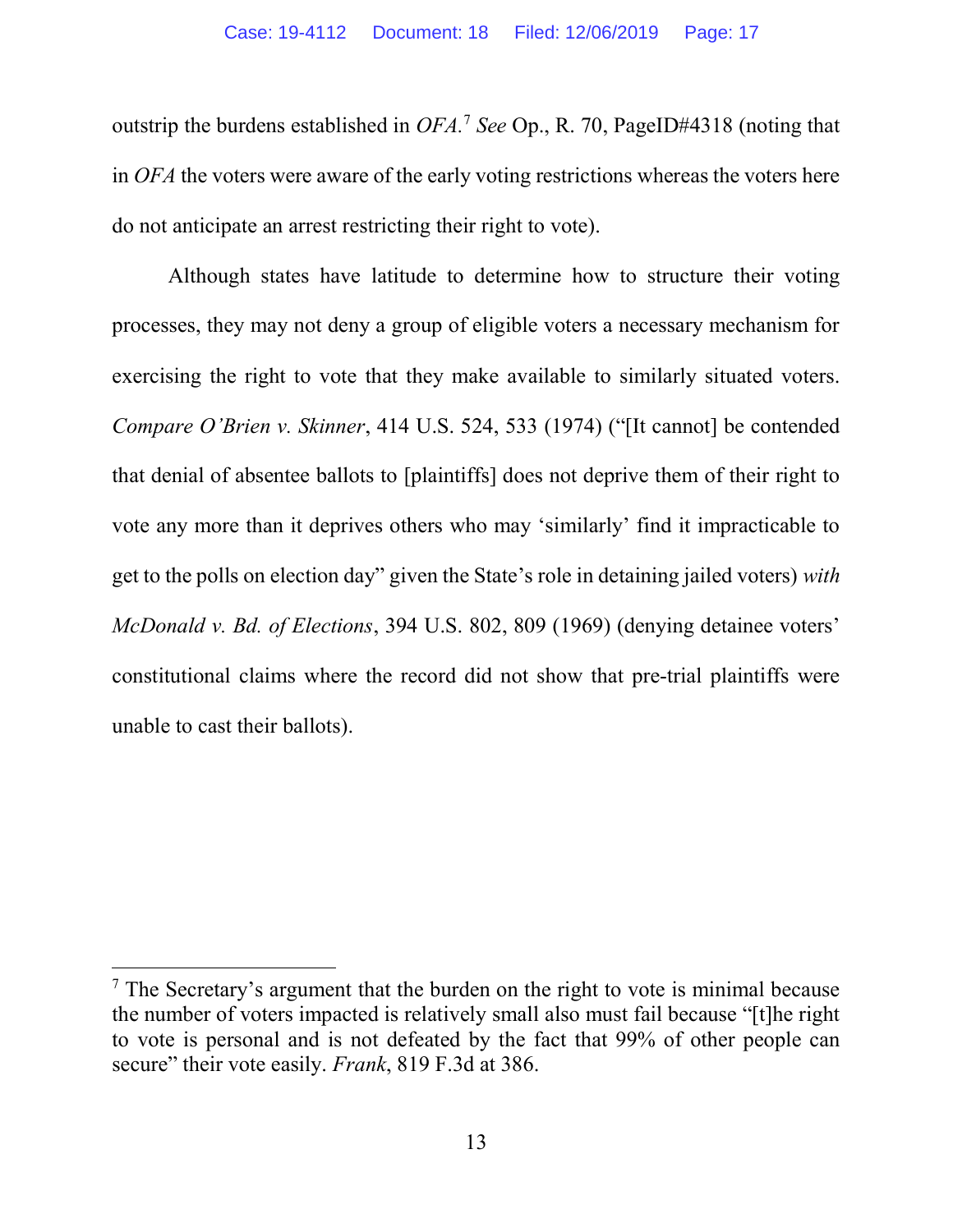## B. The Record Conclusively Establishes that Late-Jailed and Late-Hospitalized Voters Are Similarly Situated In All Material Respects.

 The district court correctly found that the record established. late-hospitalized and late-jailed voters are similarly situated in all material respects. Contrary to Secretary LaRose's claims, the district court carefully addressed his arguments related to alleged differences among these voters with respect to voter availability and security concerns. Op., R. 70, PageID#4326-4328. However, the district court correctly found that the Secretary failed to support his arguments with record evidence and failed to establish that any of the differences were material to the legal question at hand. Notably, the Secretary's pending motion cites to the record only to explain the process of jail voting but does not cite to a single evidentiary source suggesting that jail voting is more difficult than hospital voting. See King v. United States, 917 F.3d 409, 421 (6th Cir. 2019) ("In order to defeat a motion for summary judgment, the non-movant must show sufficient evidence to create a genuine issue of material fact.").

Ohio law regards "confined" electors as qualified electors who are unable to vote because they are in jail, hospitalized, or have a minor child who is hospitalized. Ohio Rev. Code  $\S$  3509.08(A)-(B). Persons who are late-hospitalized are similarly situated in all material respects to late-jailed voters—both groups are composed of (1) eligible electors residing in Ohio; (2) who wish to cast a ballot on Election Day;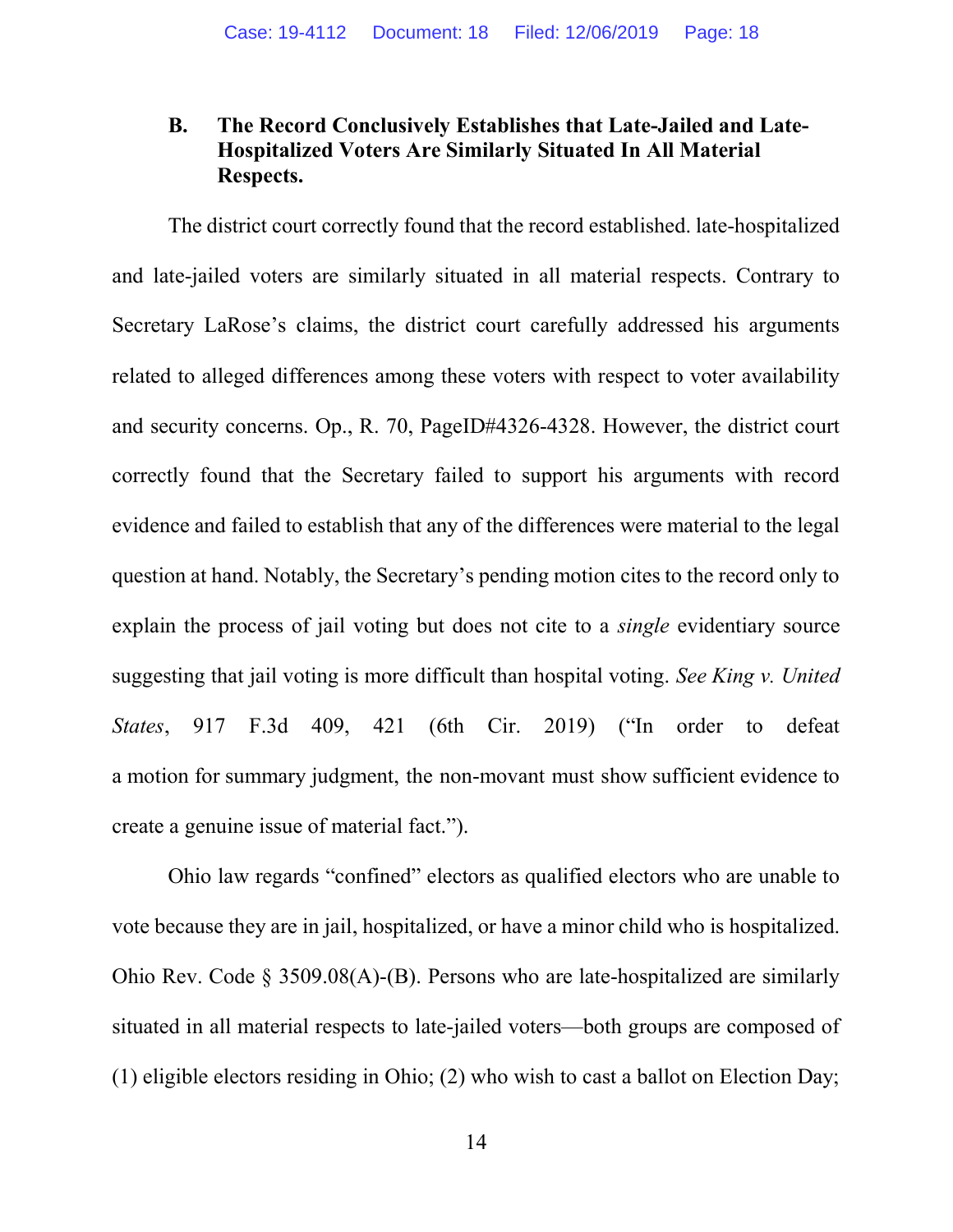but (3) experience unforeseen circumstances after the in-person absentee ballot deadline has passed that prevent them from making it to the polls to cast a ballot; and (4) can be reached by poll workers at a limited set of predetermined locations.

 Secretary LaRose cites to three primary alleged differences between latejailed and late-hospitalized voters: access to voters, background checks, and security concerns. But—upon a full evidentiary record including numerous depositions of the officials who serve both groups of voters—the district court held these alleged factual differences are illusory or irrelevant.

With respect to access, the district court concluded that "these groups are similarly situated when it comes to voter availability." Op., R. 70, PageID#4325 (noting that (1) both groups of voters could be away from their assigned room at the time poll workers arrive and (2) the State could provide equal treatment to both types of voters by standardizing the time poll workers wait at a hospital or jail to locate a voter). This conclusion is well-supported and uncontroverted by any record evidence. See supra Section I(A). The Secretary cites to no concrete evidence indeed there is none—suggesting that assisting jailed voters is more time or resource-intensive than serving late-hospitalized voters. See Lewis v. Philip Morris Inc., 355 F.3d 515, 533 (6th Cir. 2004) ("In order to survive a motion for summary judgment, the non-moving party must be able to show sufficient probative evidence [that] would permit a finding in [his] favor on more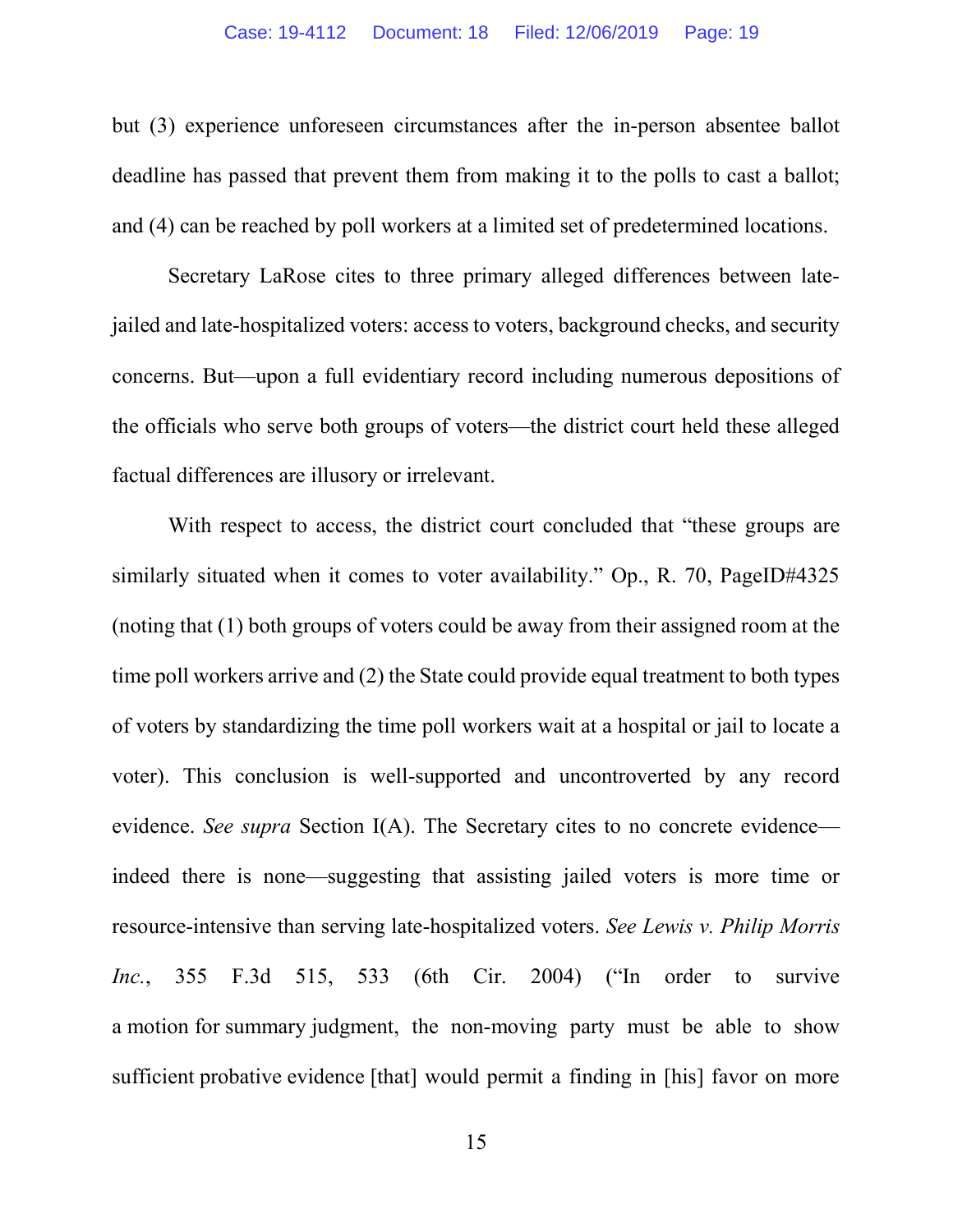than mere speculation, conjecture, or fantasy." (internal quotation marks and citations omitted)).

With respect to the need for background checks for Board officials to enter some jails, the district court found that the Secretary failed to provide any factual evidence that these difficulties would increase in any material way as a result of the relief sought. Ohio law *already* requires absentee ballots be hand delivered to detainees who are in custody and are able to meet the absentee ballot deadline. Ohio Rev. Code § 3509.08(A). The Secretary has "not cited anything about the security concerns themselves that explains why the Boards of Elections representatives could not still undergo the same procedures they already undergo and simply arrive with the ballots at a later date." Op., R. 70, PageID#4327. The record reflects that is what would happen. Royer Dep., R. 55-7, PageID#2299.

 Finally, the Secretary argues that security concerns related to contraband may slow down the jail voting process. But this suggestion is not supported by any evidence in the record that jail voting takes longer than hospital voting and therefore cannot support the Secretary's position. Indeed, the record evidence shows that jail voting is significantly quicker and easier to administer than hospital voting. See, e.g., Royer Dep., R. 55-7, PageID#2299 (testifying that jail voting involves one-fifteenth the number of voters, one-eleventh the number of hours, and one-twelfth the number of site visits compared to hospital voting in Franklin County). Likewise, the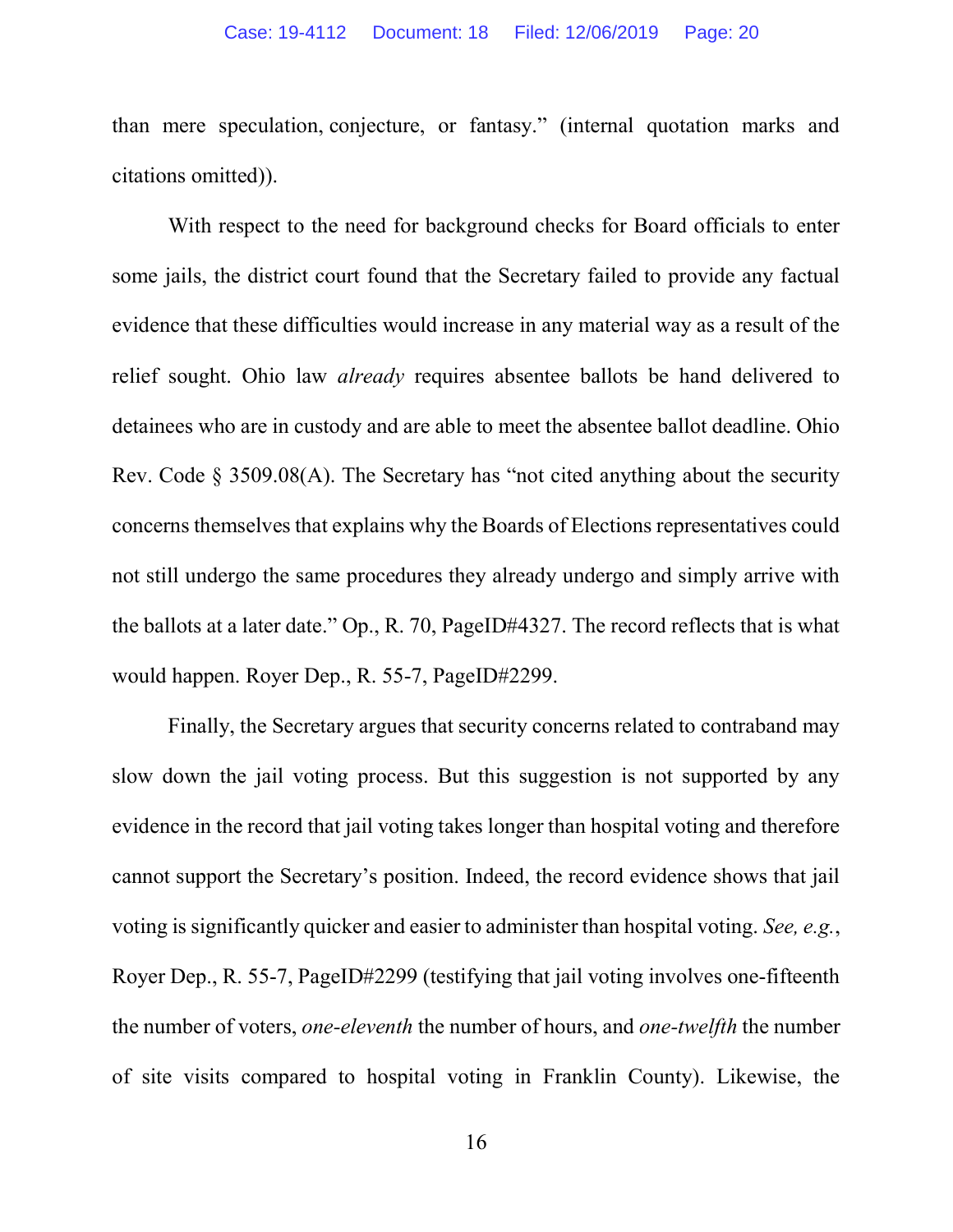Secretary's suggestion that "savvy prisoners could abuse the system by making a large number of requests in hopes of distracting the guards" is pure speculation. Motion, R. 8, at 13. As the district court noted, there have been no security incidents during the process of voting at the Franklin County Jail. Saxon Dep., R. 55-22, PageID#2550. Any risks or difficulties that Secretary LaRose claims differentiate these voters are no different than those Ohio already confronts when it facilitates voting in jail.

 Indeed, any distinctions weigh in favor of providing access to late-jailed voters. Unlike late-hospitalized voters, the State that creates the obstacle to voting for late-jailed electors. When the State itself erects the obstacle to voting—by physically detaining the voter—it has a heightened responsibility to provide alternative access to the ballot. See O'Brien, 414 U.S. at 534 (Marshall, J., concurring); Youngberg v. Romeo, 457 U.S. 307, 317 (1982) ("[W]hen a person is institutionalized—and wholly dependent on the State—. . . a duty to provide certain services and care does exist  $\dots$  "); DeShaney v. Winnebago Cty. Dep't of Soc. Servs., 489 U.S. 189, 199-200 (1989) (noting that the "affirmative act of restraining the individual's freedom to act on his own behalf—through incarceration, institutionalization, or other similar restraint of personal liberty" triggers affirmative duties on the State).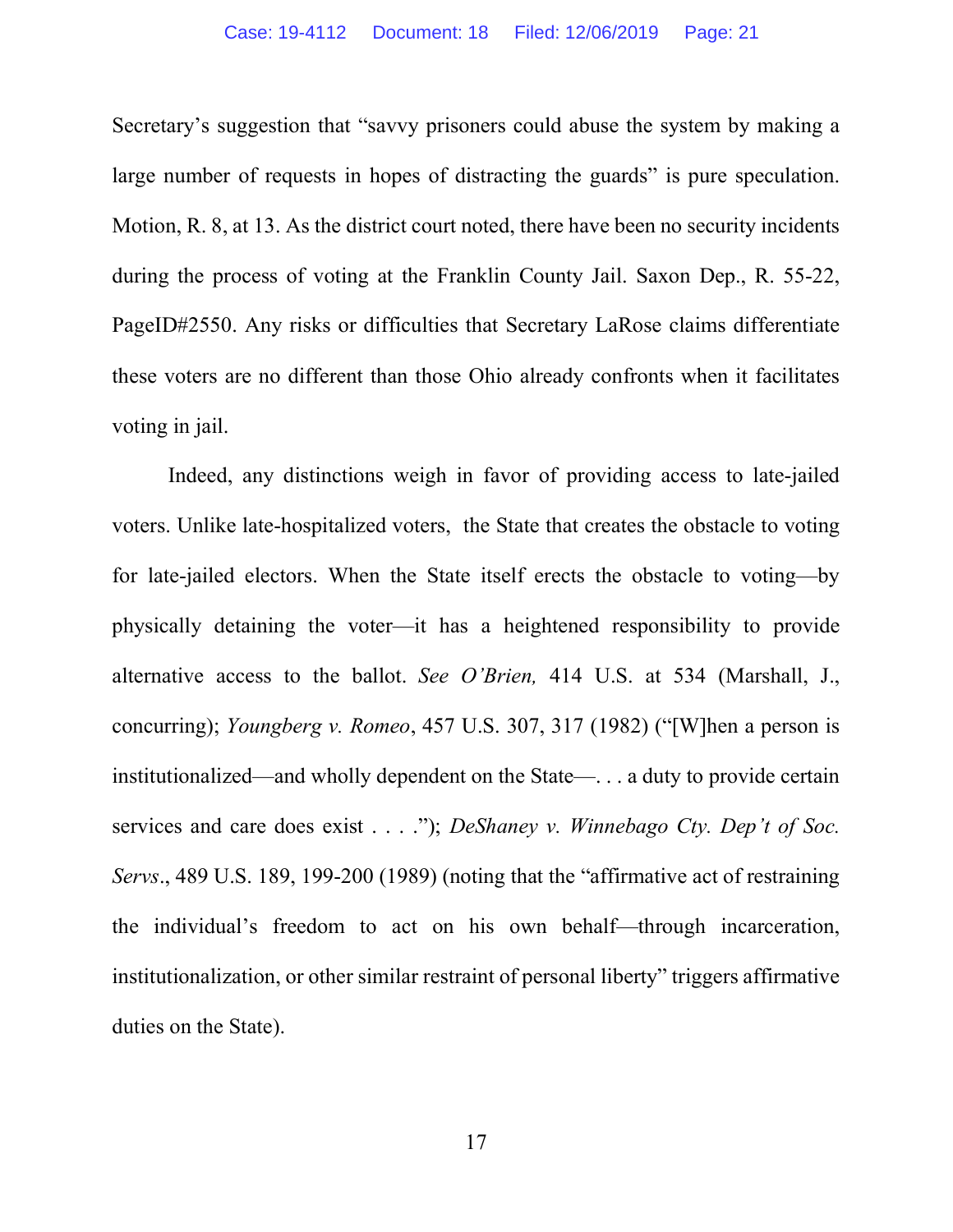The district court's holding regarding the similarity of jail-confined and hospital-confined electors was based on unrefuted record evidence.

## C. The Secretary's Proposed Interests Are Insufficient to Justify the Disparate Burden Placed on the Right to Vote of Late-Jailed Voters.

 Neither of Secretary LaRose's proposed interests justify the burden Ohio law and procedure place on the right to vote for Appellees and Appellee class. As this Court held in OFA, the Secretary's justifications must satisfy two requirements: he must justify the regulation's restrictions on class members' voting rights generally and second must justify the regulation's disparate treatment of hospital-confined and class members specifically. Op., R. 70, PageID#4311; OFA, 697 F.3d at 432. The Secretary cannot meet this standard.

To justify the burdens imposed by Ohio's absentee voting law generally, Secretary LaRose largely pleads the obvious: that Election Day is busy for election officials. Motion, R. 8, at 14-18. But this Circuit has already rejected the argument that a busy election cycle alone can justify disparate burdens placed on voters. OFA, 697 F.3d at 432-33 ("Granted, the list of responsibilities of the boards of elections is long, and the staff and volunteers who prepare for and administer elections undoubtedly have much to accomplish during the final few days before the election.").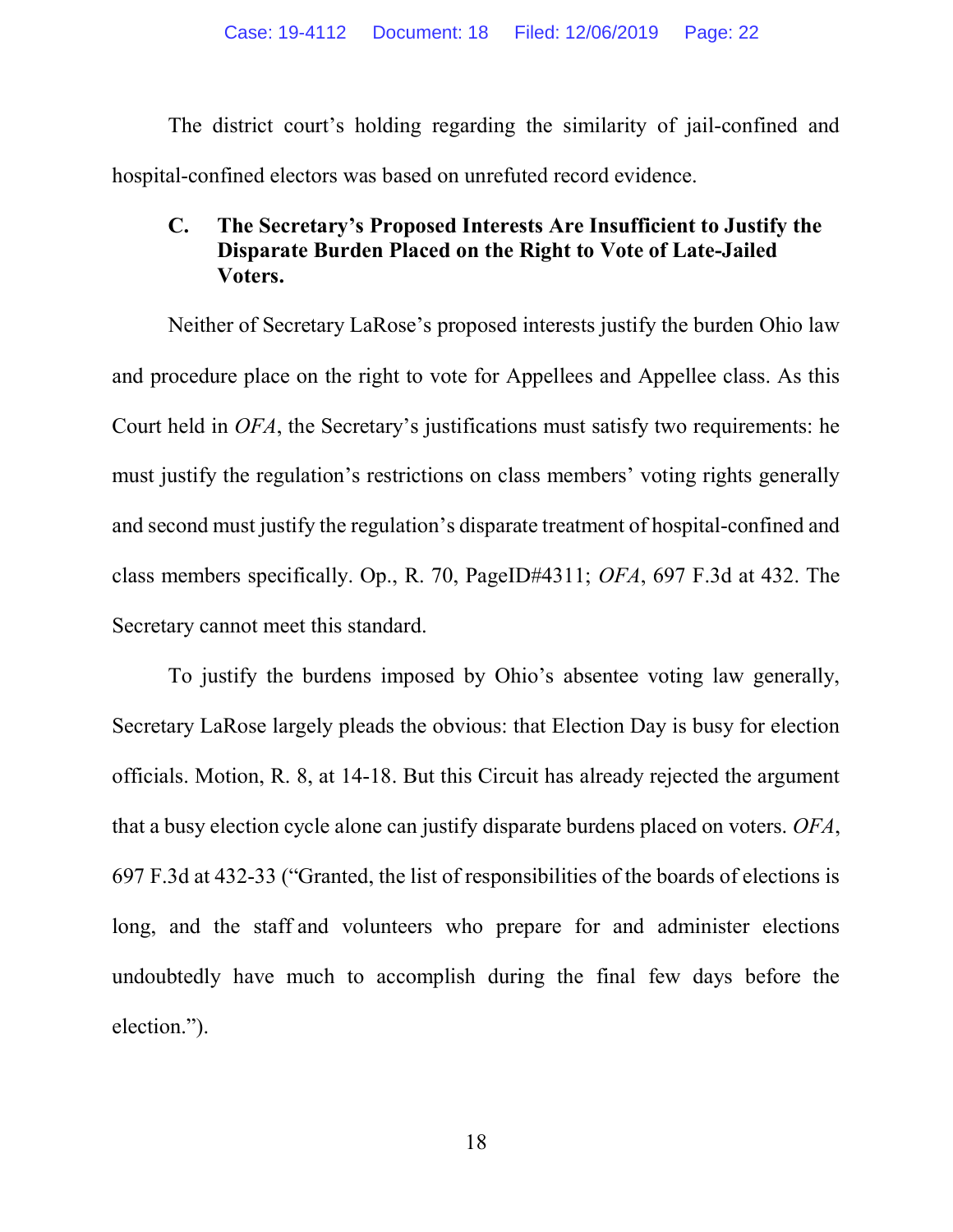Indeed, facilitating jail voting is less of an administrative burden for the State than is hospital voting. Franklin County Jail employees, for example, are able to escort each inmate to a predetermined voting location within the facility so that the inmates are ready when the Board employees arrive, Saxon Dep., R. 55-22, PageID#2550, which decreases the burden on election officials and makes locating jailed voters easier and more efficient than hospitalized voters. Similarly, in Butler County, the jail coordinates a predetermined voting time with the Board of Elections, and jail employees escort inmates who have requested absentee ballots to a voting location at a predetermined time. Fisher Dep., R. 55-27, PageID#2701-03. Although the Secretary cites Butler County's process for the proposition that jail voting is more time-intensive and difficult than hospital voting, the facts do not support that conclusion. In a hospital, no official is present to coordinate and bring the voter to the Board of Elections official—instead, the Board official must find the voter herself and secure a location and time to allow that individual to vote, without a systematic process providing insight into where the patient may be in the hospital or whether the patient is undergoing treatment. Op., R. 70, PageID#4325-26.

The burden on the State to identify and serve jailed voters is comparatively slight, because jail employees and Board of Elections officials have a greater ability to coordinate. As the district court noted, in the Franklin County Jail, no correctional officers complained about the jail voting program being too much work or disruptive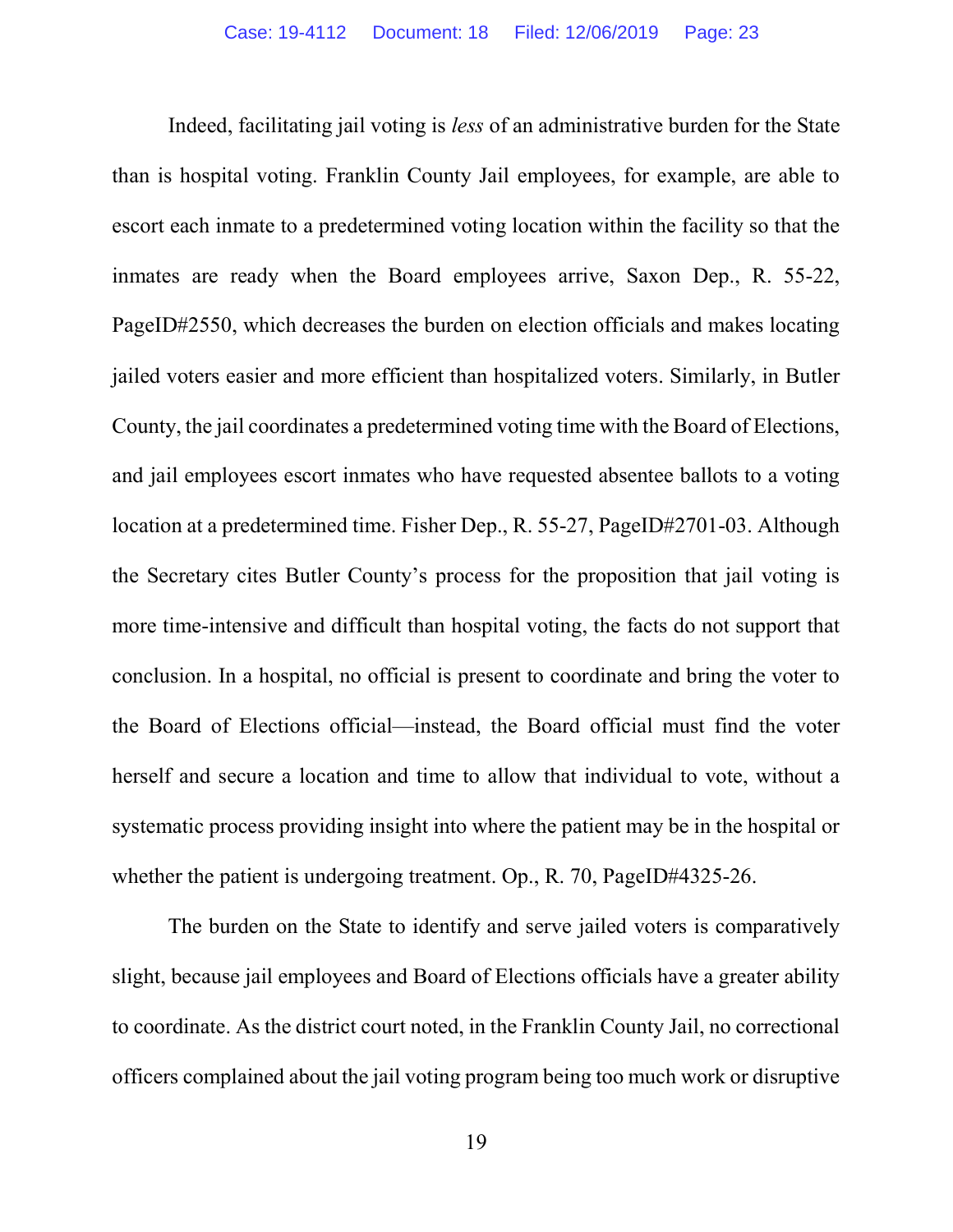and no jail officials were aware of any difficulties or security incidents while the Board of Elections was on site to administer voting for the detainees. Op., R. 70, PageID#4326 Saxon Dep., R. 55-22, PageID#2549-50 (emphasis added). The Franklin County official who conducts both jail voting and hospital voting testified that administering jail voting is far less time intensive than hospital voting. Royer Dep., R. 55-7, PageID#2299.

The evidence simply does not support the Secretary's claims of overwhelming administrative burden. On Election Day last year, the Secretary was able to successfully and quickly facilitate voting for named Appellees in the November 2018 general election following the district court's entry of a temporary restraining order. Cavender Dep., R. 55-12, PageID#2410 (explaining that Named Plaintiffs voting process was completed in approximately 30 minutes). Some county election officials already conduct their jail visits on the Monday before Election Day. Poland Dep., R. 55-16, PageID#2462 ("We send bipartisan teams to the jail on Monday, the day before election day, to vote those voters."). All that would be required would be moving this process by one day. Hybrid methods could also readily be devised to accomplish jail voting in larger jail facilities, for example by establishing vote centers. Seskes Dep., R. 55-4, PageID#2165 (testifying that Ohio has "ballot-ondemand" printers and e-pollbooks, both of which sync with the county voter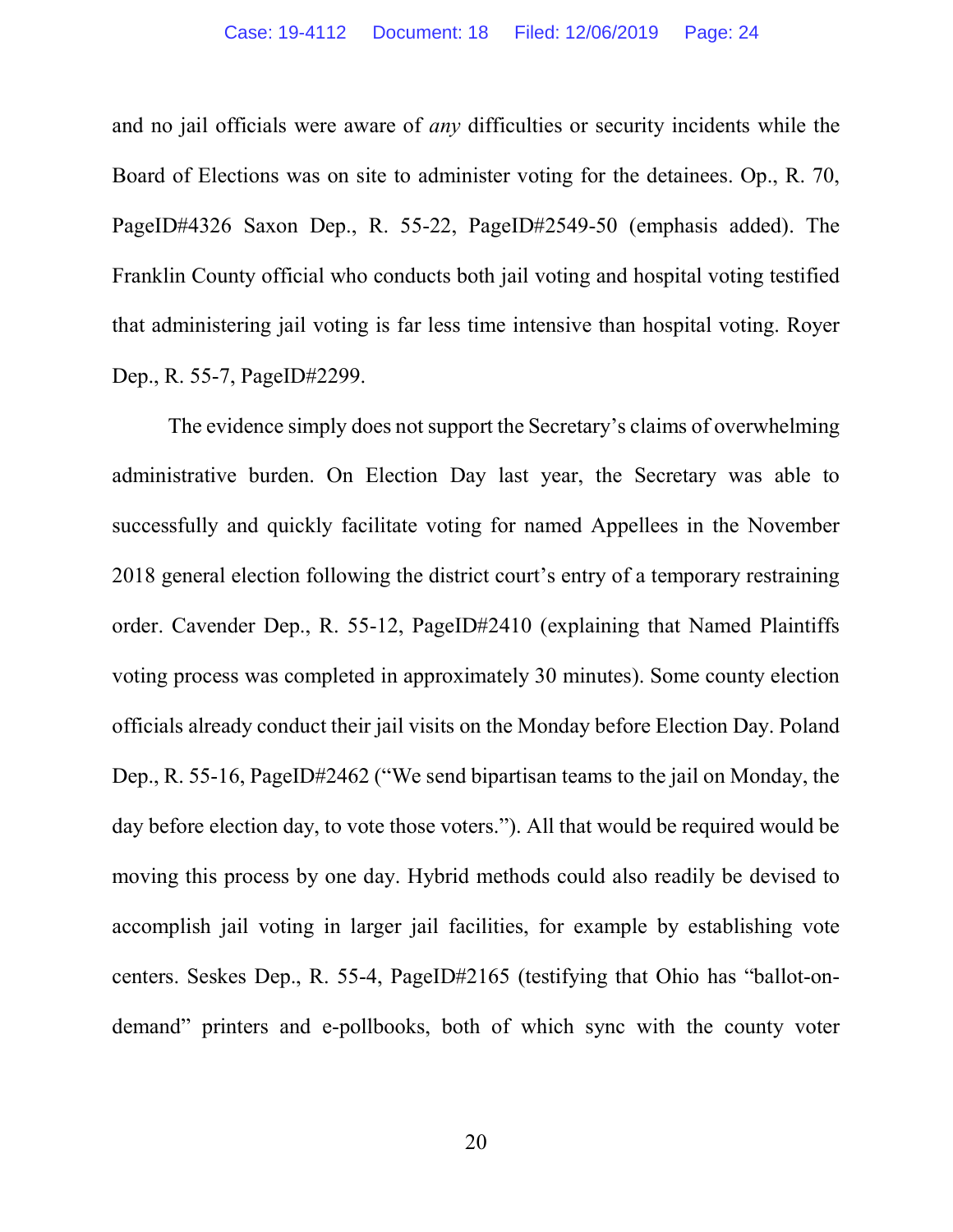registration center, allowing officials to check eligibility of a voter and print the appropriate ballot on demand).

If the Secretary were concerned with providing late-jailed persons an opportunity to vote, he could do so without expending any significant resources.<sup>8</sup>

#### **CONCLUSION**

 The Secretary's belief that hospitalized, but not jailed, voters are "particularly worthy" of special voting privileges, Motion, R. 35, PageID#2090,<sup>9</sup> is not a constitutional basis for unequal access to the right to vote.

For the foregoing reasons, Appellees and Appellee class respectfully request this Court deny Secretary LaRose's request for a stay. If this Court is inclined to grant Secretary LaRose a stay, Appellees request an expedited resolution to this appeal that reduces the reply period to one week after the opposition brief is filed to ensure a decision before Ohio's March primary.

<sup>&</sup>lt;sup>8</sup> Although the district court did not reach the issue, Plaintiffs' separate undue burden claim is also proven by the evidentiary record.

<sup>&</sup>lt;sup>9</sup> The Secretary appears to make this point, albeit more subtly, in his stay motion, emphasizing that this is a case about voters "in jail." Motion, R. 8, at 7.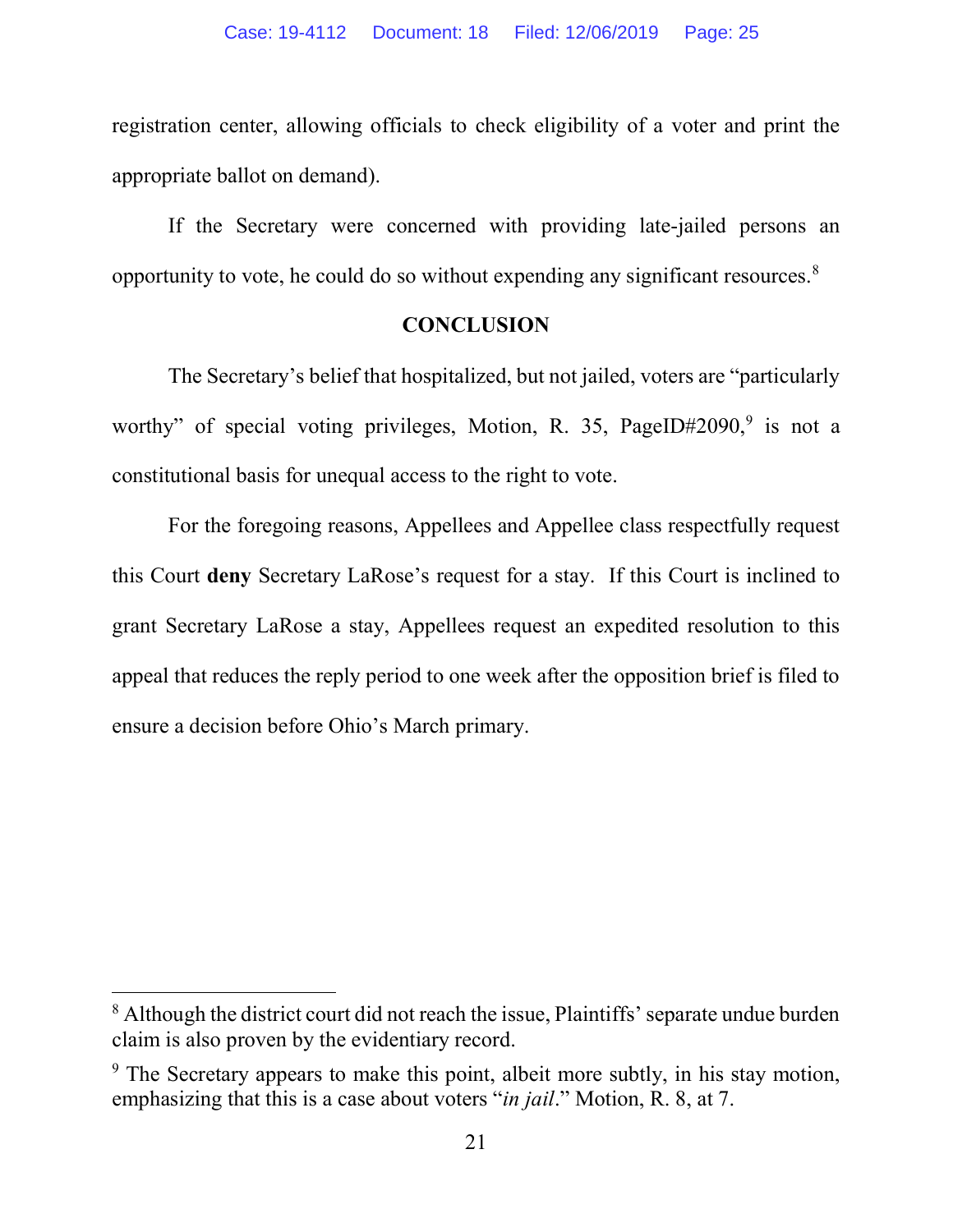December 6, 2019

/s/ Naila S. Awan Naila S. Awan Kathryn C. Sadasivan DĒMOS 80 Broad St., 4th Fl. New York, NY 10004 (212) 485-6065 nawan@demos.org

Chiraag Bains DĒMOS 740 6th St. NW, 2nd Fl. Washington, DC 20001 (202) 864-2746

Respectfully submitted,

/s/ Mark P. Gaber Mark P. Gaber Danielle M. Lang Jonathan M. Diaz CAMPAIGN LEGAL CENTER 1101 14th St. NW, Ste. 400 Washington, DC 20005 (202) 736-2200 mgaber@campaignlegal.org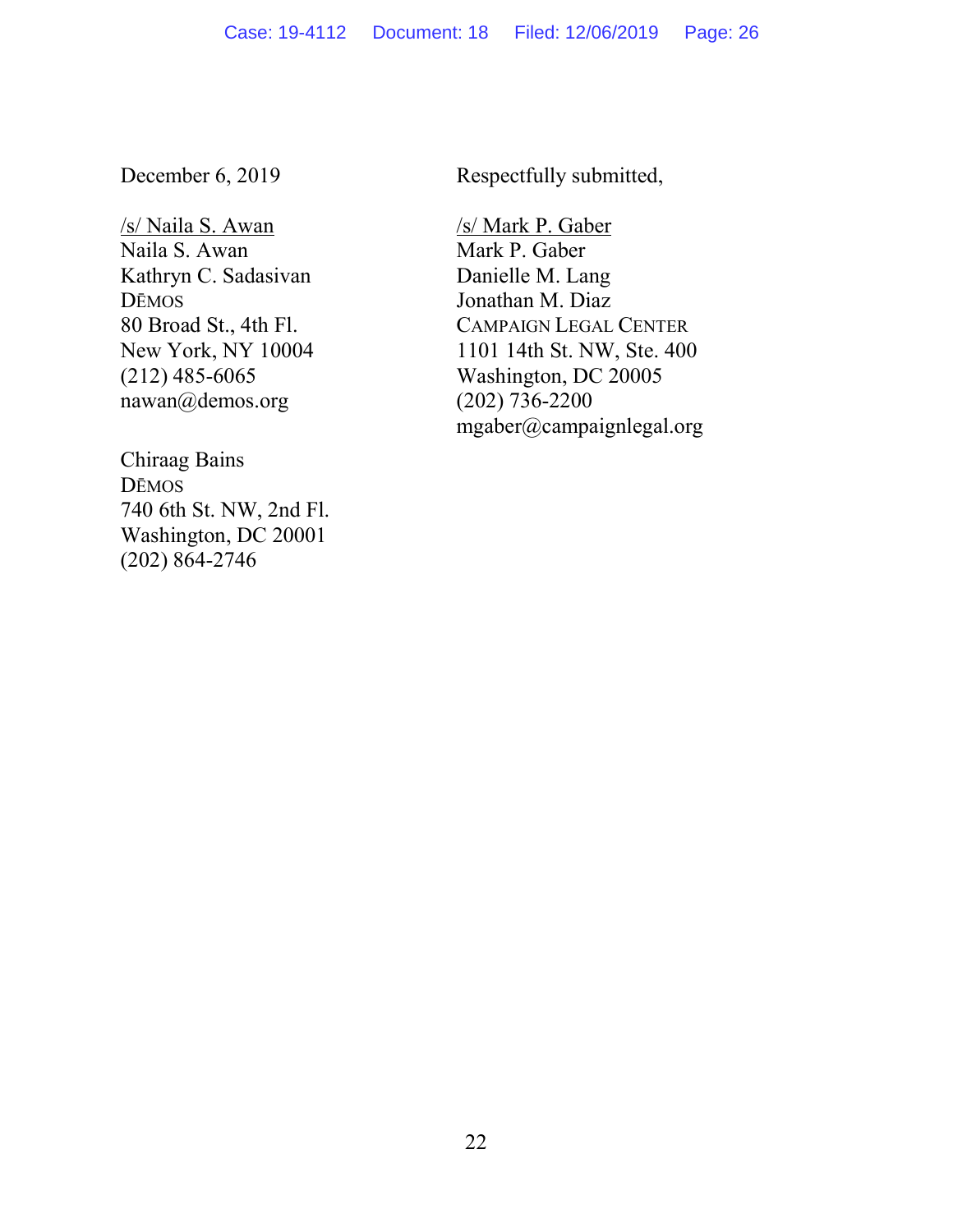## CERTIFICATE OF COMPLIANCE

 I hereby certify, in accordance with Rule 32(g) of the Federal Rules of Appellate Procedure, that this Response complies with the type-volume requirements and contains 5,104 words. See Fed. R. App. P. 27(d)(2)(A).

> /s/ Naila S. Awan Naila S. Awan